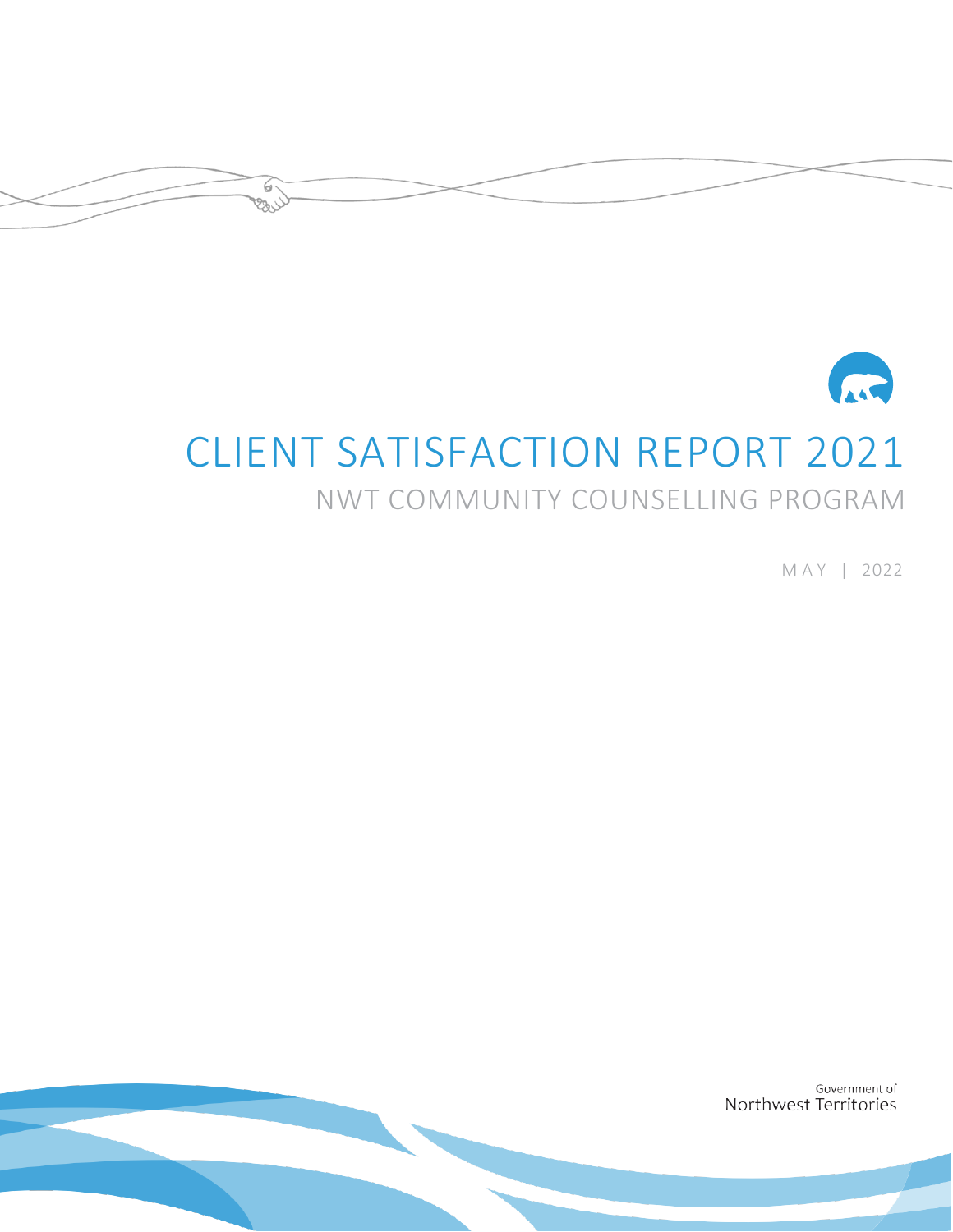If you would like this information in another official language, call us. English

Si vous voulez ces informations dans une autre langue officielle, contactez-nous. French

Kīspin ki nitawihtīn ē nīhīyawihk ōma ācimōwin, tipwāsinān.

<span id="page-1-0"></span>Cree

Tłįchę yatı k'èè. Di wegodi newę dè, gots'o gonede. Thicho

Perihtł'ís Dëne Sųłiné yati t'a huts'elkër xa beyáyati thepą pat'e, nuwe ts'ën yółti. Chipewyan

Edi gondi dehgáh got' je zhatié k' éé edati' éh enahddhę nide naxets' é edahíí. South Slavey

> K'áhshó got'ıne xada k'é hederi pedihtl'é yeriniwę nídé dúle. North Slavey

Jii gwandak izhii ginjìk vat'atr'ijahch'uu zhit yinohthan jì', diits'àt ginohkhìi. Gwich'in

> Uvanittuaq ilitchurisukupku Inuvialuktun, ququaqluta. Inuvialuktun

כולא חחייוט בי אלגושמרי בשיח⊃ריוילגו ביץ בים ישים ליום ליים יים חי. Inuktitut

Hapkua titiqqat pijumagupkit Inuinnaqtun, uvaptinnut hivajarlutit. Inuinnagtun

Indigenous Languages:

1-855-846-9601

French: 867-767-9348 866-561-1664 Toll Free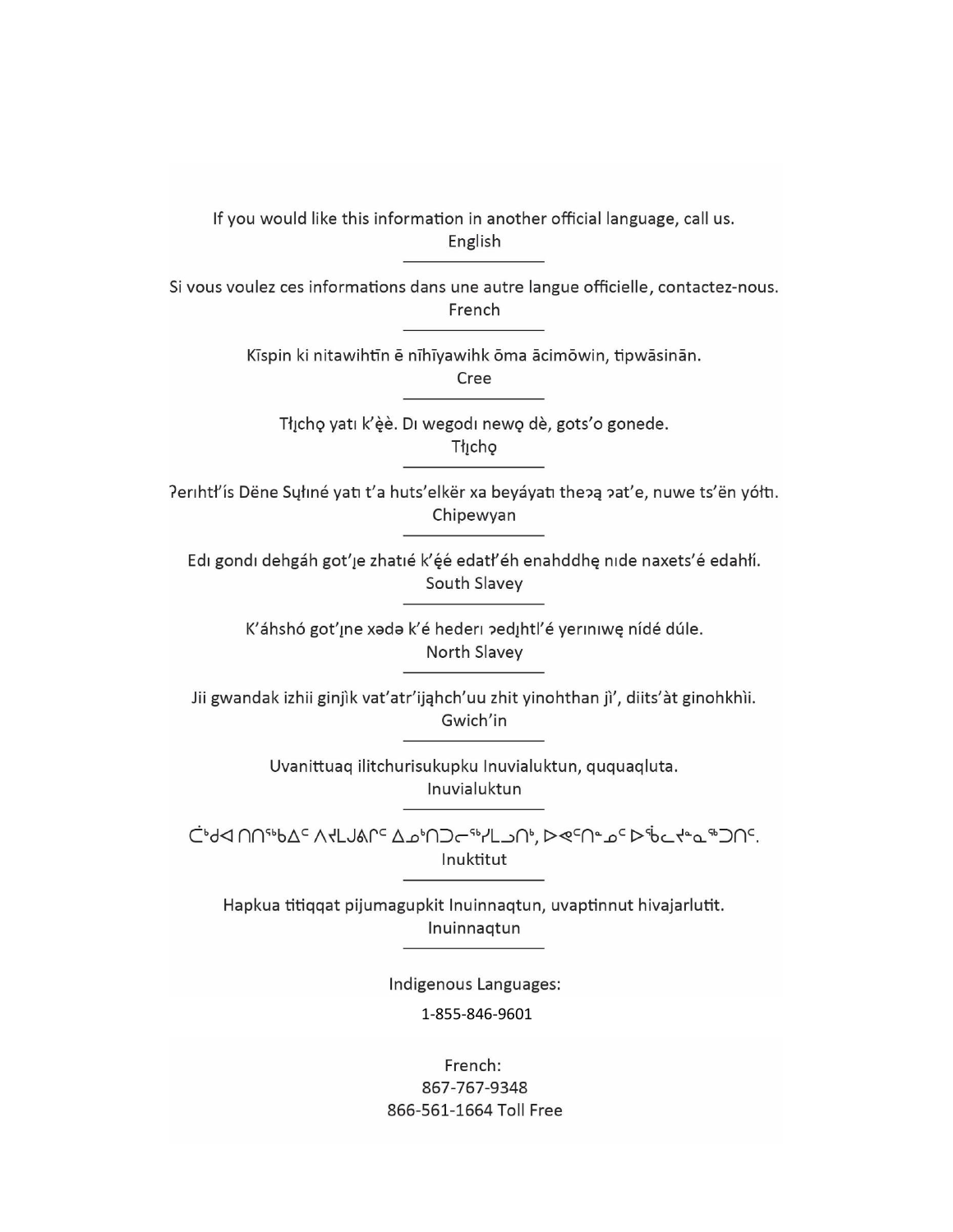## <span id="page-2-0"></span>**Table of Contents**

| Introduction 666 |  |
|------------------|--|
|                  |  |
|                  |  |
|                  |  |
|                  |  |
|                  |  |
|                  |  |
|                  |  |
|                  |  |
|                  |  |
|                  |  |
|                  |  |
|                  |  |
|                  |  |
|                  |  |
|                  |  |
|                  |  |
|                  |  |
|                  |  |
|                  |  |
|                  |  |
|                  |  |
|                  |  |
|                  |  |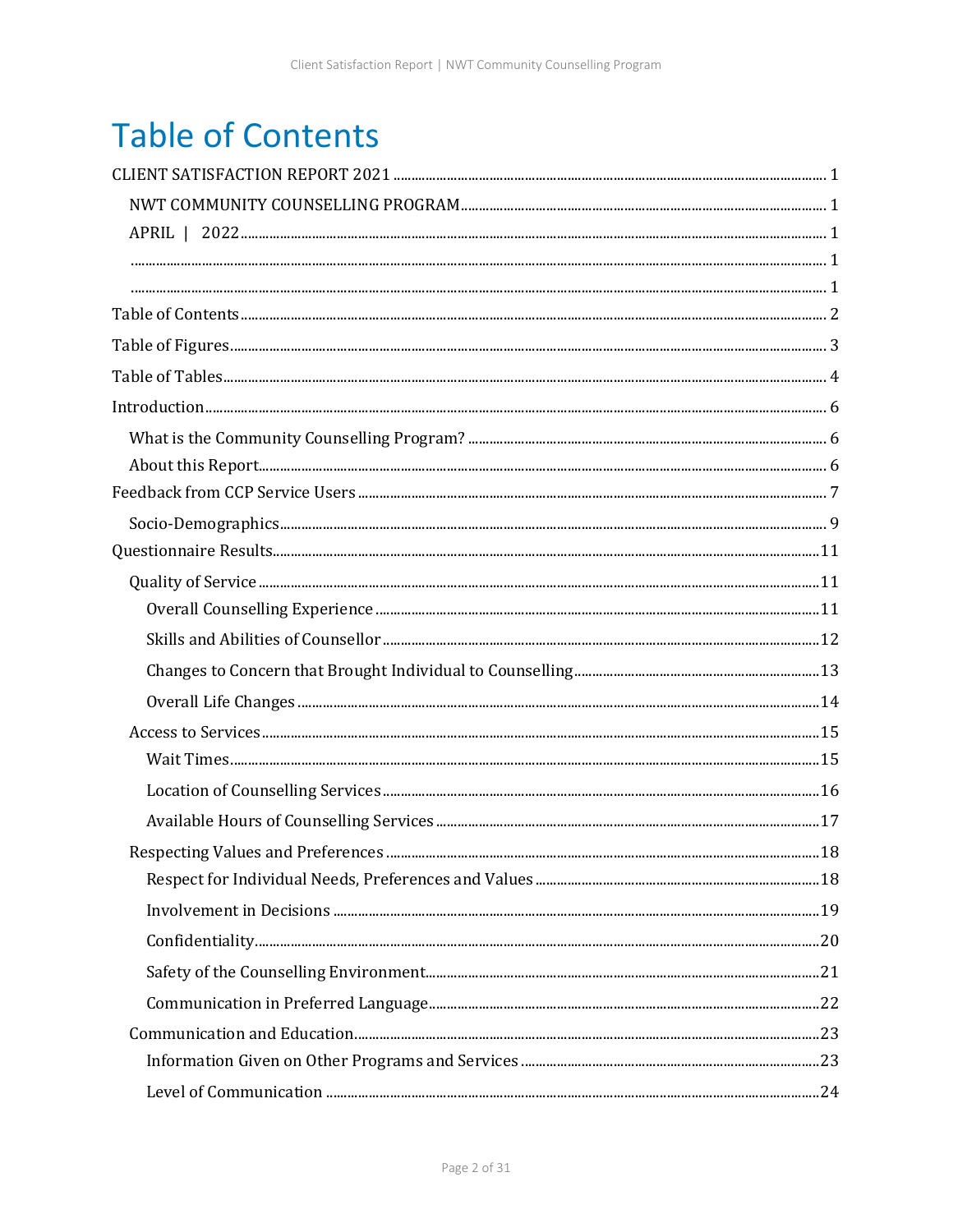| $\label{thm:main} \mbox{Methodology}. \begin{tabular}{l} \hline \textbf{Methodology}. \end{tabular} \begin{tabular}{l} \hline \textbf{Methodology}. \end{tabular} \end{tabular} \begin{tabular}{l} \hline \textbf{Methodology}. \end{tabular} \begin{tabular}{l} \hline \textbf{Methodology}. \end{tabular} \end{tabular} \begin{tabular}{l} \hline \textbf{Methodology}. \end{tabular} \end{tabular} \begin{tabular}{l} \hline \textbf{Methodology}. \end{tabular} \end{tabular} \begin{tabular}{l} \hline \textbf{Methodology}. \end{tabular} \begin{tabular}{l} \hline \text$ |  |
|----------------------------------------------------------------------------------------------------------------------------------------------------------------------------------------------------------------------------------------------------------------------------------------------------------------------------------------------------------------------------------------------------------------------------------------------------------------------------------------------------------------------------------------------------------------------------------|--|

## <span id="page-3-0"></span>Table of Figures

| Figure 10: Satisfaction with changes to concern that originally brought you to               |
|----------------------------------------------------------------------------------------------|
| Figure 11: Satisfaction with overall life changes since beginning counselling (N=65)14       |
|                                                                                              |
|                                                                                              |
|                                                                                              |
| Figure 15: Satisfaction with respect for individual needs, preferences, or values (N=66) 18  |
| Figure 16: Satisfaction with involvement in decisions about counselling experience (N=67) 19 |
|                                                                                              |
|                                                                                              |
| Figure 19: Communication in a language that you are comfortable with (N=63)22                |
| Figure 20: Satisfaction with information given on other programs and services (N=54) 23      |
| Figure 21: Satisfaction with level of communication between them and counsellor(N=67) 24     |
|                                                                                              |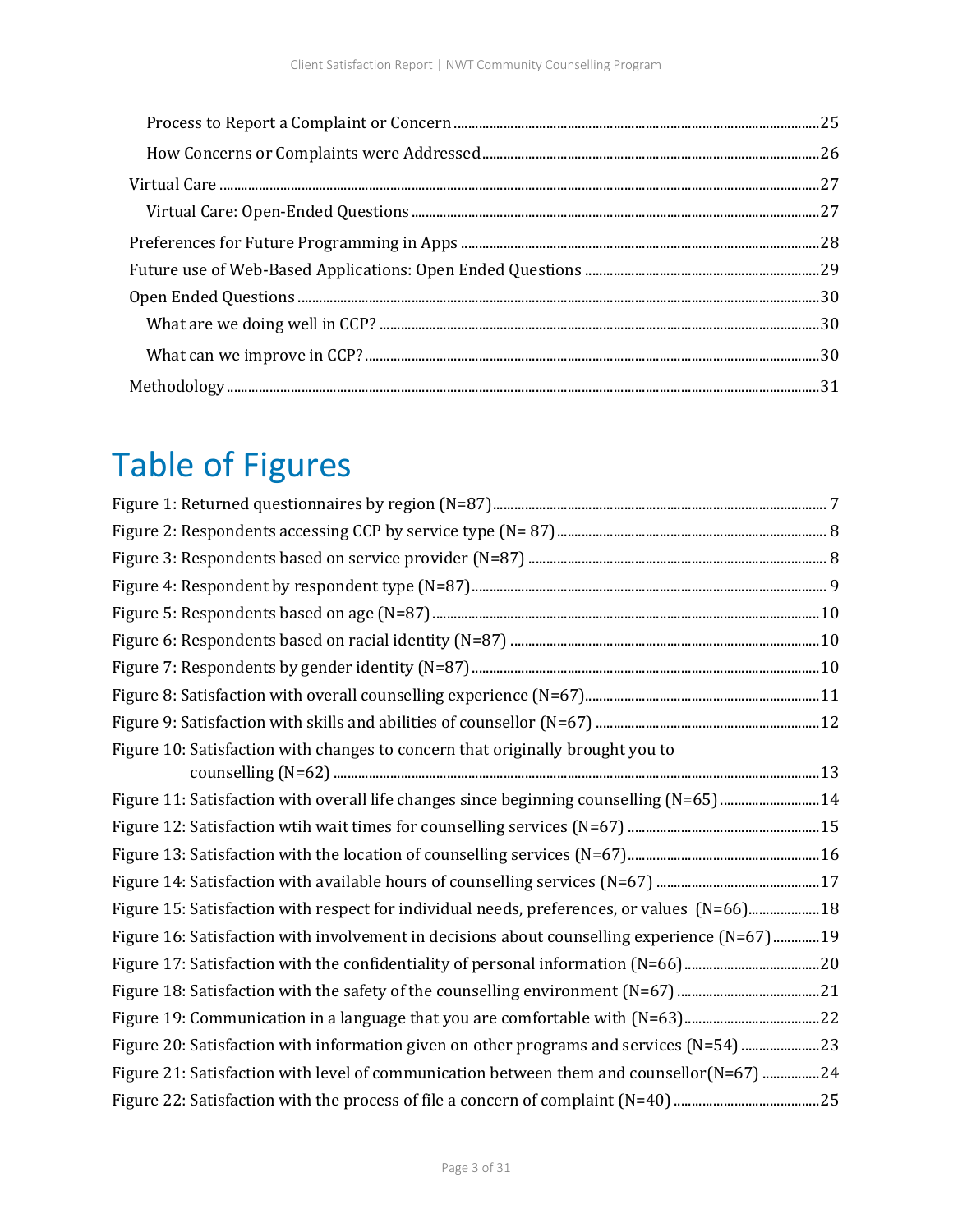| Figure 23: Satisfaction with how concerns or complaints were addressed (N=33) 26               |  |
|------------------------------------------------------------------------------------------------|--|
| Figure 24: Respondents comfort level with utilizing virtual care for mental health             |  |
|                                                                                                |  |
| Figure 25: Respondents comfort level with using Apps for mental health and addictions recovery |  |
|                                                                                                |  |

## <span id="page-4-0"></span>Table of Tables

| Table 1: Respondent Satisfaction with One-on-One Counselling (n=282) and Health Care                                                                                        |  |
|-----------------------------------------------------------------------------------------------------------------------------------------------------------------------------|--|
| Table 2: Satisfaction with the skills and abilities of the counsellor based on gender identity                                                                              |  |
| Table 3: Satisfaction with changes to the concern that originally brought the service user to<br>counselling based on gender identity (N=56) and racial identity (N=61)  13 |  |
| Table 4: Satisfaction with overall life changes since beginning counselling based on gender identity                                                                        |  |
| Table 5: Satisfaction with wait times for counselling based on gender identity (N=55) and racial                                                                            |  |
| Table 6: Satisfaction with location of counselling services based on gender identity (N=61) and                                                                             |  |
| Table 7: Satisfaction with available hours of counselling services based on gender identity                                                                                 |  |
| Table 8: Satisfaction with respect for individual needs, preferences, or values based on gender                                                                             |  |
| Table 9: Satisfaction with involvement in decisions about counselling experience based on                                                                                   |  |
| Table 10: Satisfaction with confidentiality of personal information based on gender identity (N=60)                                                                         |  |
| Table 11: Satisfaction with the safety of the counselling environment based on gender identity                                                                              |  |
| Table 12: Satisfaction with communication in language respondents were comfortable with based                                                                               |  |
| Table 13: Satisfaction with information given on other programs and services based on gender                                                                                |  |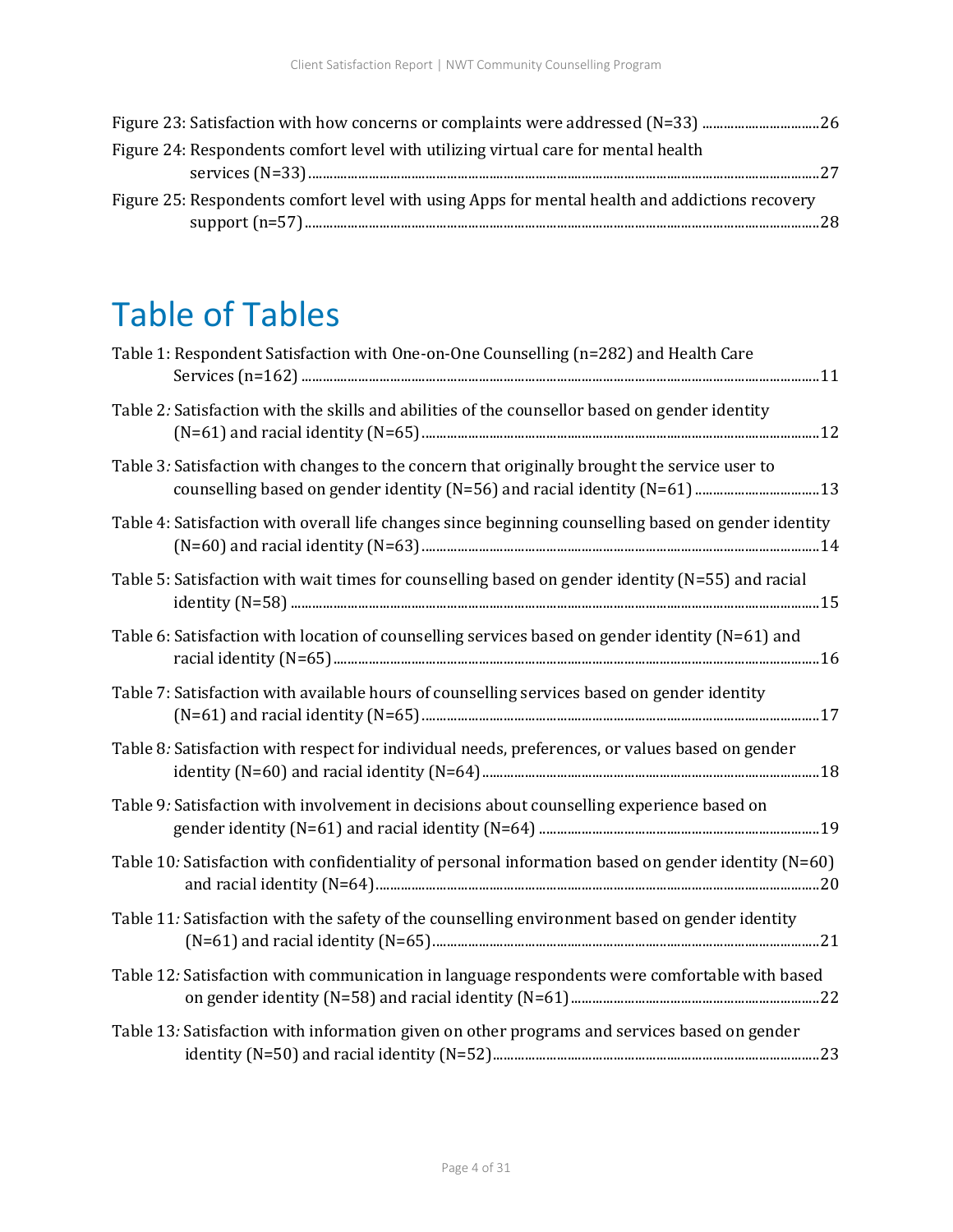| Table 14: Satisfaction with the level of communication with counsellor based on gender identity |  |
|-------------------------------------------------------------------------------------------------|--|
| Table 15: Satisfaction with the process to file a concern or complaint based on gender identity |  |
| Table 16: Satisfaction with how concern or complaint was addressed based on gender identity     |  |
|                                                                                                 |  |
| Table 18: Respondents' Preferences for Receiving Future Programming Through Web-Based           |  |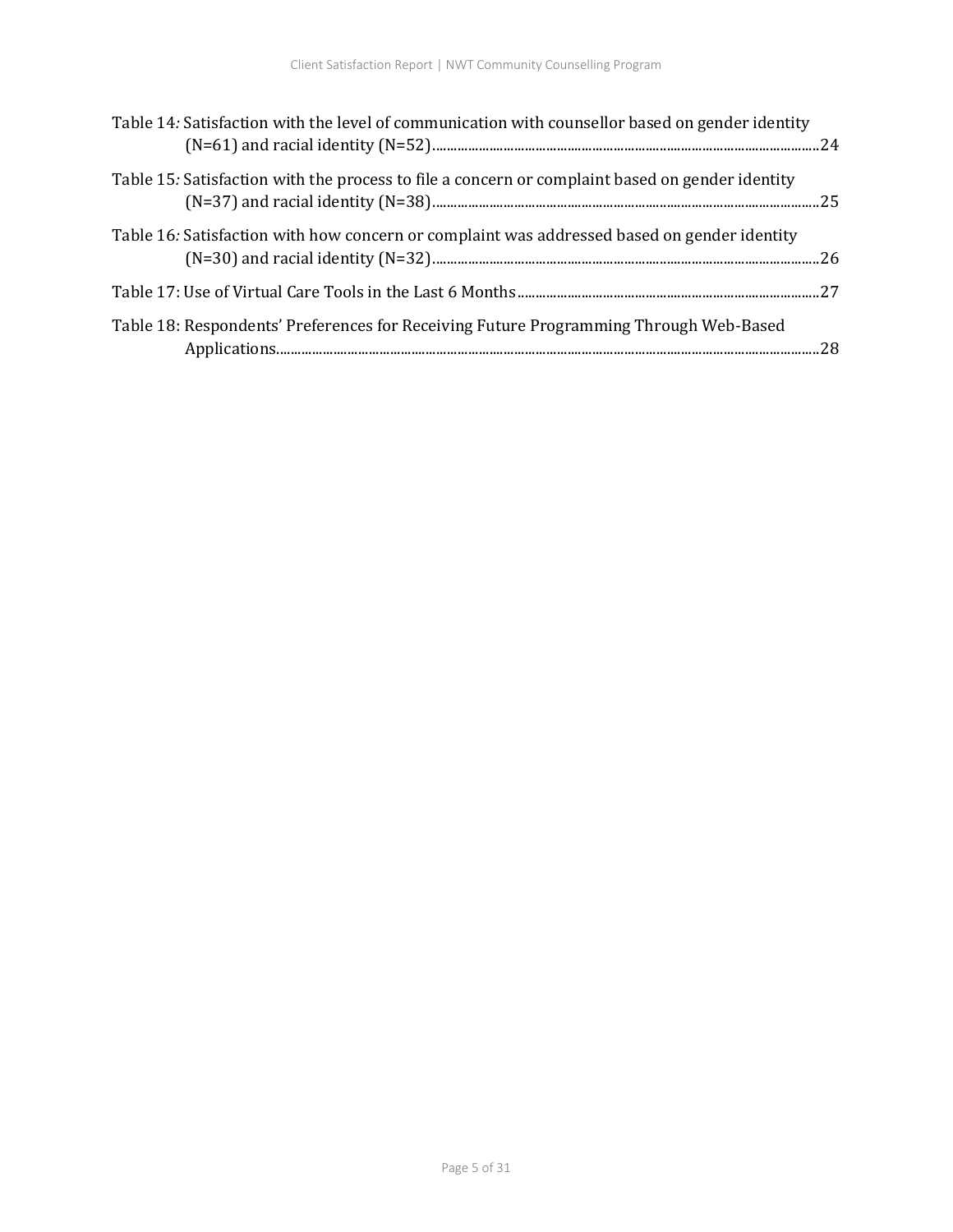## <span id="page-6-0"></span>Introduction

### <span id="page-6-1"></span>WHAT IS THE COMMUNITY COUNSELLING PROGRAM?

The Community Counselling Program (CCP) offers free counselling services to all residents of the Northwest Territories (NWT). Services include counselling, crisis intervention, referrals for treatment, follow-up, assessment, and aftercare. Community counselling positions are in 19 communities across all seven regions of the NWT, with telephone and fly-in services available to communities without a local counsellor. In response to the COVID-19 pandemic, virtual services were also introduced in 2020 to continue to provide counselling support to NWT residents. Virtual care is now a continued support option within the CCP.

The Child and Youth Care Counselling (CYCC) initiative was introduced beginning in the 2018-2019 school year. The CYCC initiative was launched to meet the need for enhanced access to mental health services specifically tailored to address the current needs of children and youth in the NWT. CYCCs provide direct services within educational contexts to enhance access to mental health supports for youth. CYCCs also have access to space in the communities to serve youth who may not be attending or engaged in schools. As of May 2021, the CYCC initiative is implemented in Tłìchǫ, Dehcho, Sahtu, Beaufort-Delta, Yellowknife, Dettah, and Ndilǫ.

### <span id="page-6-2"></span>ABOUT THIS REPORT

The NWT CCP Client Satisfaction Questionnaire (CSQ) is part of the Department of Health and Social Services' monitoring and reporting system. Client Satisfaction is an indicator of the extent to which services and supports meet the needs of individuals and families and is considered a key dimension of service quality. The CCP CSQ is administered regularly, every two to three years. This is the fourth time this questionnaire has been administered in the NWT, with the previous three being done in 2013, 2015, and 2018.

This is the first time a targeted effort was made to include CYCC initiative service users in the CCP CSQ. Results of the CCP CSQ will be utilized to support monitoring of the CYCC initiative. Responses from children and youth, or their parents/guardians, who have experience receiving services from CYCCs will help inform satisfaction with the initiative.

This report presents an overview of respondent demographics, followed by reported levels of satisfaction with: Quality of Service, Access to Services, Respect of Needs and Preferences (important aspects of Cultural Safety), and Communication and Education. Findings are also presented on satisfaction with the CCP based on gender identity and racial identity.

The report also presents findings on respondents' use of virtual care tools, and their interest in receiving more services through web-based applications. Lastly, this report provides information on what the CCP is doing well and what could be improved.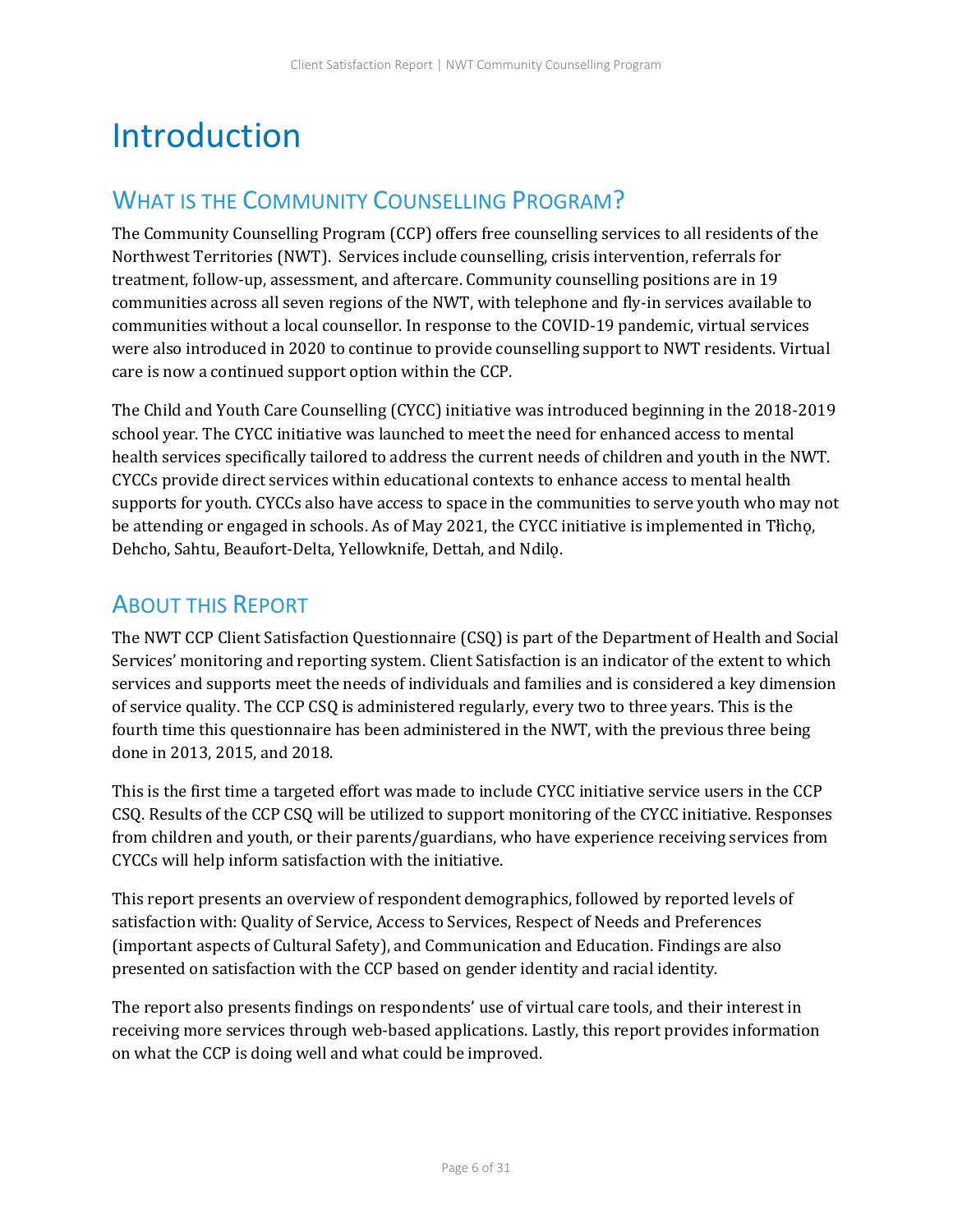## <span id="page-7-0"></span>Feedback from CCP Service Users

A total of 109 questionnaires were returned, where 10 were paper-based and 99 were web-based. Of this total, 22 respondents indicated that they had last accessed the CCP more than two years ago, indicating that they were no longer service users of the program. To focus findings on the satisfaction of current services users, these respondents were removed from the final analysis for this report, resulting in a total of 87 respondents included in analysis.

This round of administration saw a decline in the number of paper-based questionnaires returned; however, there was a significant increase in the number of web-based questionnaires completed. Overall, the sample size was smaller in 2021 than in previous years. While there could be a variety of reasons for this reduction, factors such as the COVID-19 pandemic and respondent survey fatigue are likely factors. While a response rate cannot be reported because the total number of unique individuals who accessed the CCP during the administration period is not available, returned questionnaires represented every region across the NWT (Figure 1).



#### <span id="page-7-1"></span>**Figure 1: Returned questionnaires by region (N=87)**

*\*Yellowknife Region includes N'dilo, Dettah, Lutselk'e and Fort Resolution*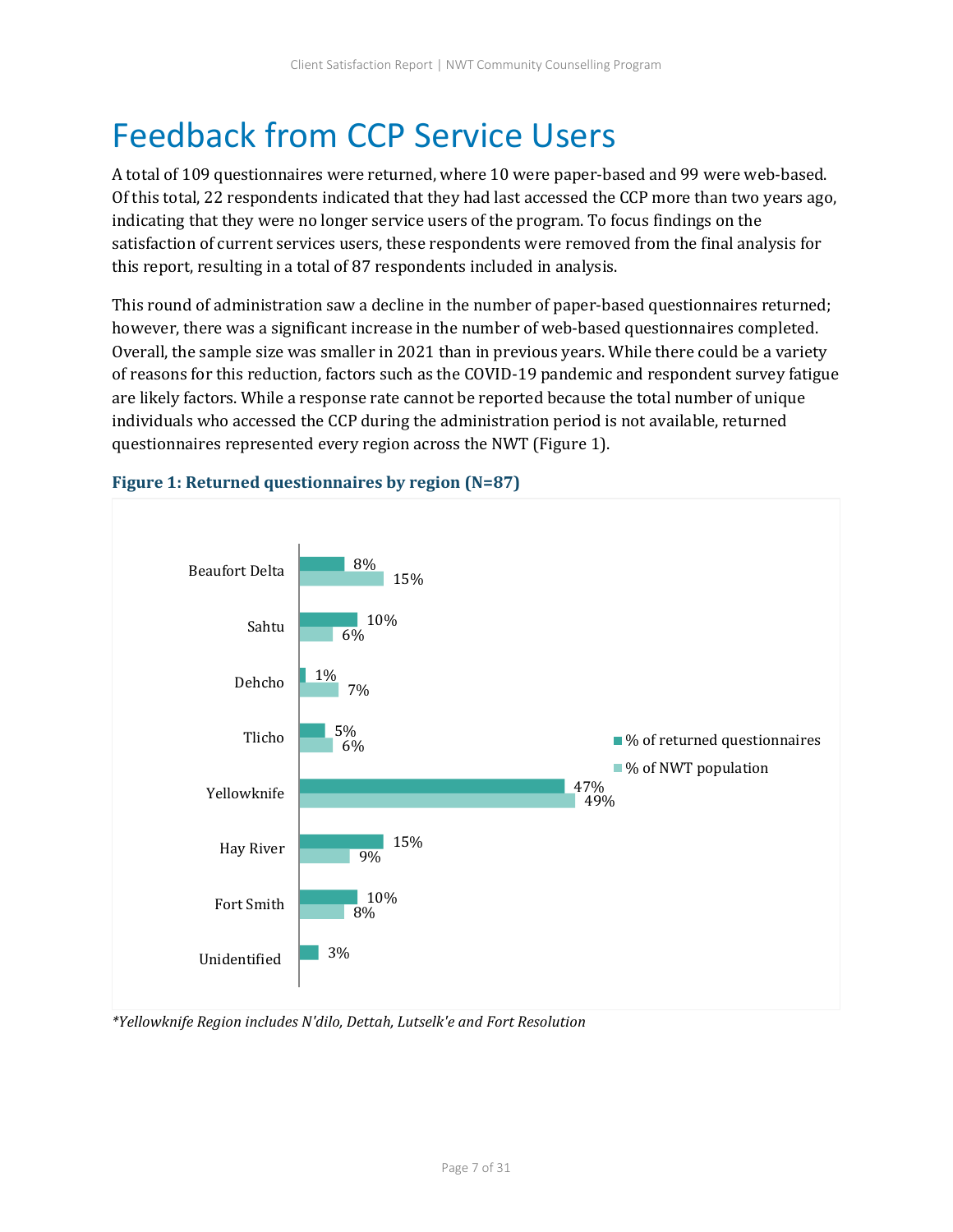Most respondents indicated that they received services from Community Counselling or CYCC (92%, n=88; Figure 2). Further, while some respondents saw a community wellness worker, most received services from a counsellor (77%, n=68; Figure 3).



<span id="page-8-0"></span>

<span id="page-8-1"></span>



To protect the confidentiality of individual respondents' personal information, data suppression has been adopted in cases where five or less responses were received for specific sociodemographic categories (e.g., age)1.

<sup>1</sup> Statistics Canada (2019). About the data, Census Profile. *Area and data suppression.*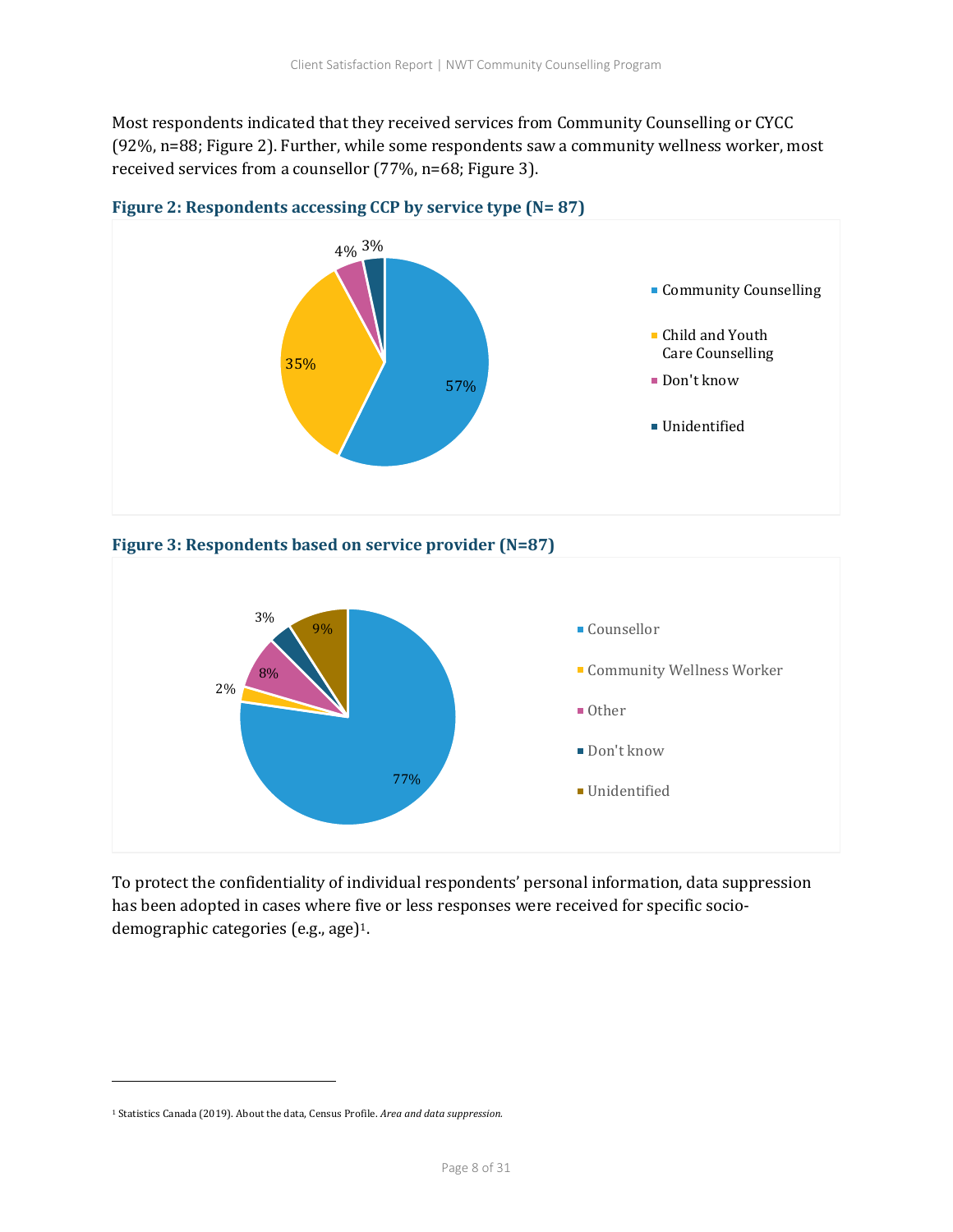### <span id="page-9-0"></span>SOCIO-DEMOGRAPHICS

The 2021 CCP CSQ was the first time a more concerted effort was made to collect sociodemographic data, including age, gender identity, racial identity, and region, from respondents. This change was made to enable data analysis by diverse subpopulations, which will provide the Health and Social Services System with a better understanding of mental health and well-being needs of the diverse residents within the NWT.

This round of administration was also the first time there was a focus on including individuals accessing the CYCC initiative in data collection. Youth accessing the CYCC initiative who are considered mature minors by their counsellor (i.e., youth who have demonstrated decision-making in other areas, who are capable of fully appreciating the nature/consequences of medical services, and can give legally effective consent<sup>2</sup>), were able to complete the questionnaire for themselves. In other cases (i.e., if the service user was not considered a mature minor), a parent or guardian would have completed the questionnaire on their behalf. Overall, most respondents were the service users themselves (**58%,** n=51; Figure 4).



<span id="page-9-1"></span>**Figure 4: Respondent by respondent type (N=87)**

All age cohorts, except those under 6 years old, were represented in the results, where almost half of the respondents (**49%**, n=43) were between 20 and 49 years old (Figure 5). Further, an almost equal ratio of Indigenous (**47%**, n=41) and non-Indigenous (**48%**, n=42) respondents participated in the questionnaire (Figure 6). Finally, the majority of respondents self-identified as women (**68%,** n=59; Figure 7).

<sup>2</sup> Coughlin, K.W. (2018). Medical decision- making in pediatrics: Infancy to adolescence. Pediatric Child Health. 23(2):138-146.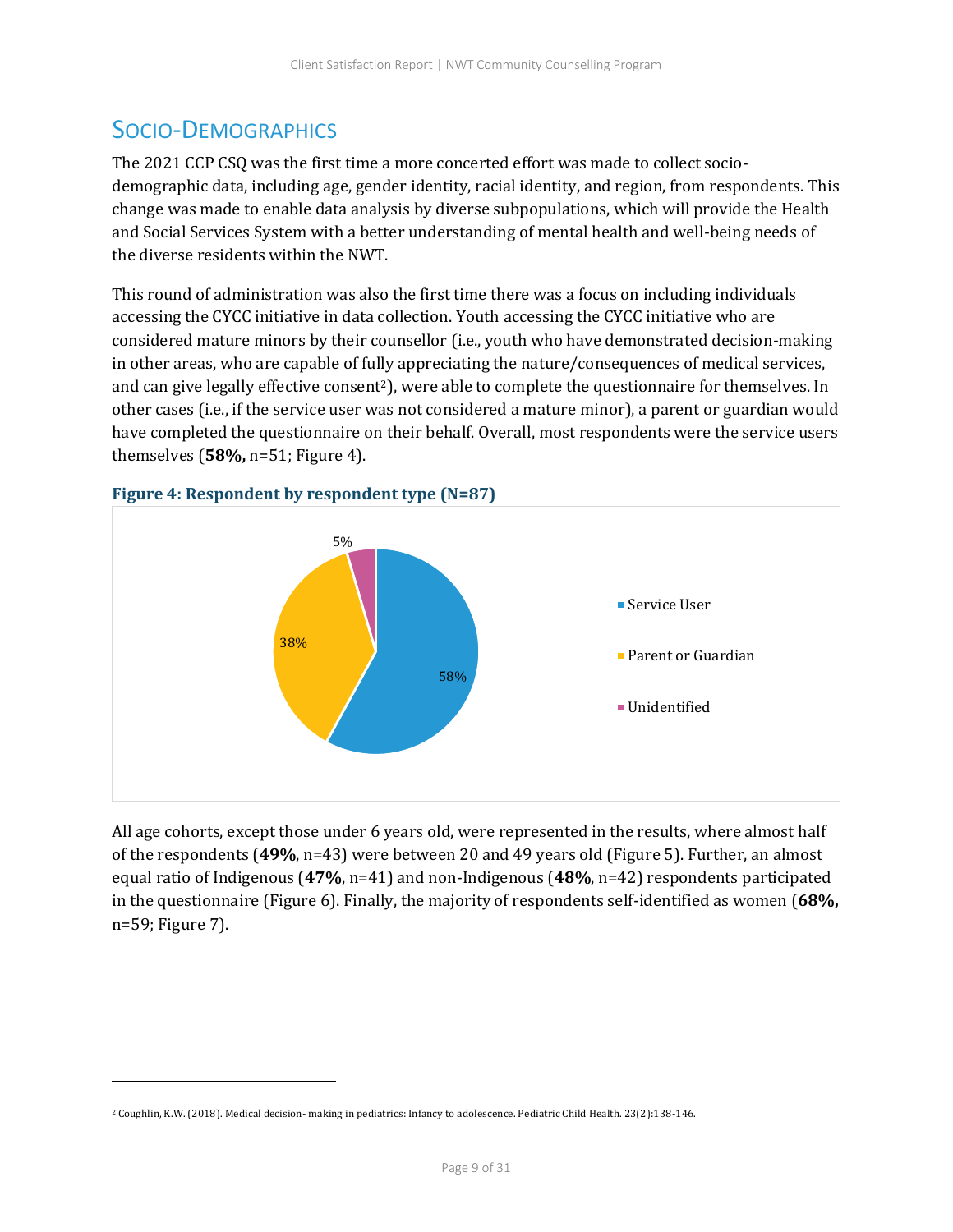<span id="page-10-0"></span>



*Note: Due to sample size, respondents 50 years and older were grouped together* 



#### <span id="page-10-1"></span>**Figure 6: Respondents based on racial identity (N=87)**

<span id="page-10-2"></span>**Figure 7: Respondents by gender identity (N=87)**



*Note: Results from individuals who identify as gender diverse cannot be reported on due to small sample size (n < 5)*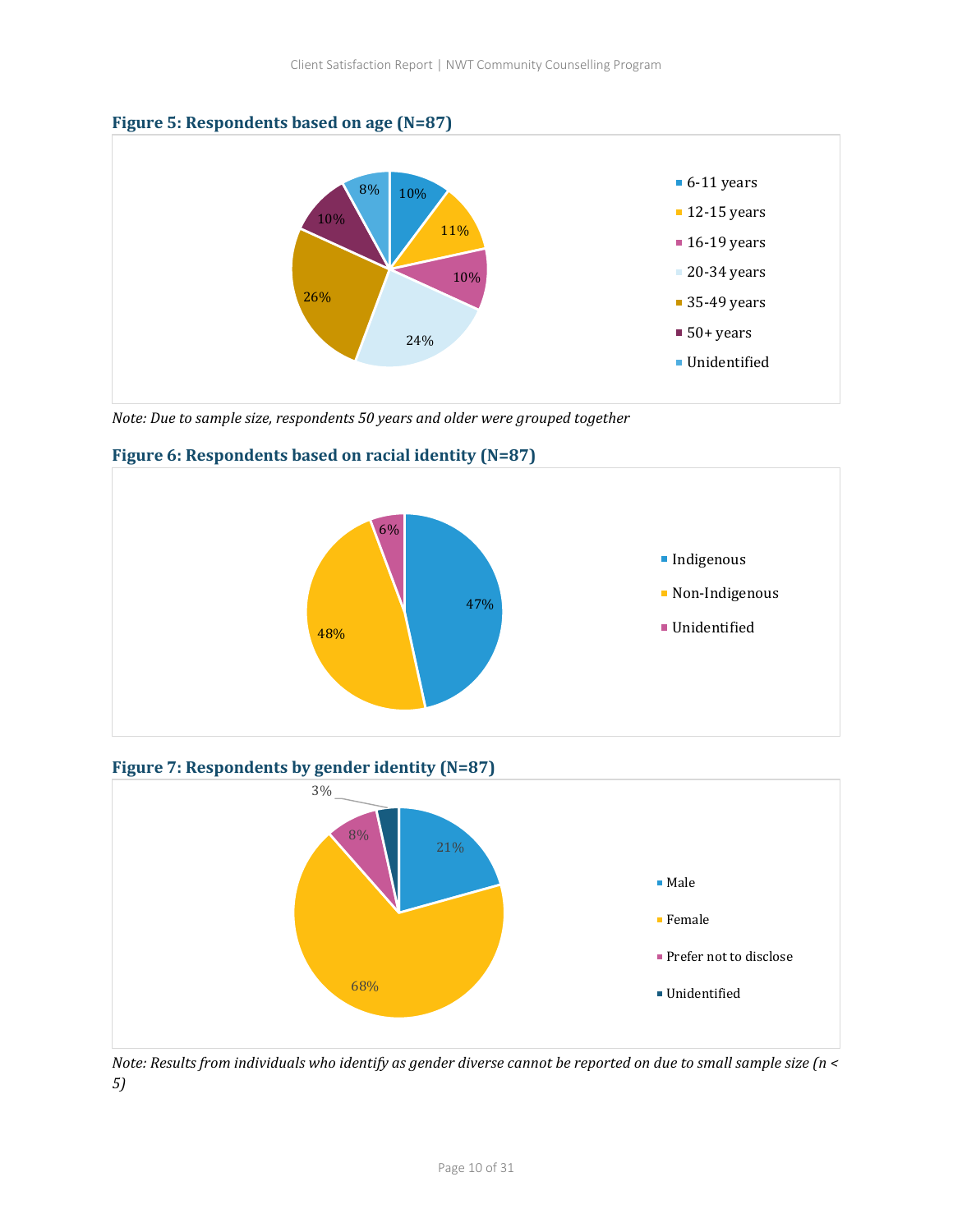## <span id="page-11-0"></span>Questionnaire Results

For each dimension of satisfaction with the CCP, overall satisfaction with each component of the dimension is presented. Next, an outline of reported satisfaction, based on gender identity and racial identity, is presented.

## <span id="page-11-1"></span>QUALITY OF SERVICE<sup>3</sup>

This dimension focuses on respondents' perceptions of the overall quality of the counselling service and environment4.

#### <span id="page-11-2"></span>**OVERALL COUNSELLING EXPERIENCE**

**73%** (n=49) of respondents reported being satisfied or very satisfied with their overall counselling experience. However, **19%** (n=13) of respondents reported dissatisfaction (Figure 8).

#### <span id="page-11-3"></span>**Figure 8: Satisfaction with overall counselling experience (N=67)**



Overall, a higher percentage of men (**86%**, n=12) reported satisfaction compared to women (**70%**, n=33). Further, a higher percentage of non-Indigenous respondents (**75%**, n=21) reported being satisfied or very satisfied with their overall counselling experience. Additionally, in comparison to non-Indigenous respondents, a higher percentage of Indigenous respondents reported being dissatisfied or very dissatisfied (**24%**, n=9) with their overall counselling experience (Table 1).

#### <span id="page-11-4"></span>**Table 1: Satisfaction with the overall counselling experience based on gender identity (N=61) and racial identity (N=65)**

|                        | # of Respondents | Very Satisfied or<br>Satisfied | <b>Neutral</b> | Very Dissatisfied or<br><b>Dissatisfied</b> |
|------------------------|------------------|--------------------------------|----------------|---------------------------------------------|
| <b>Gender Identity</b> |                  |                                |                |                                             |
| Women                  | 47               | 70%                            | 11%            | 19%                                         |
| Men                    | 14               | 86%                            | 0%             | 14%                                         |
| <b>Racial Identity</b> |                  |                                |                |                                             |
| Indigenous             | 37               | 70%                            | 5%             | 24%                                         |
| Non-Indigenous         | 28               | 75%                            | 11%            | 14%                                         |

 $3$  Respondents were given the option to skip any questions they chose not to answer. As a result, the total number of respondents (represented by 'N' in the title of each figure) may change for each question

<sup>4</sup> Due to small numbers, data from respondents who indicated a gender identity other than woman or man, and data from respondents who did not provide their racial identity were suppressed when providing break downs in the Tables by these socio-demographic variables. As a result, the number of responses included in the Tables contained in this section of the report may not be equal to the number of responses as represented in the corresponding Figures for each question.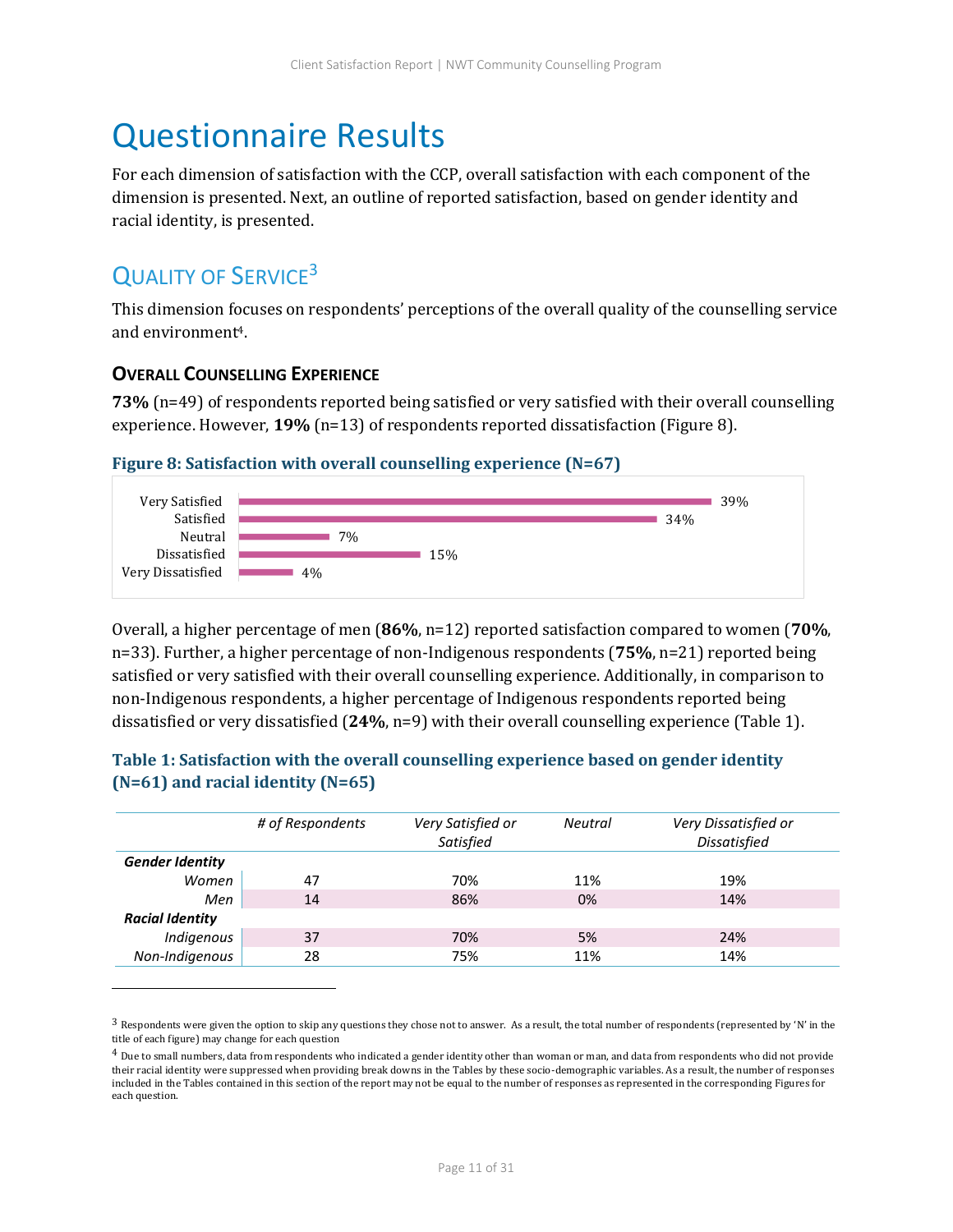#### <span id="page-12-0"></span>**SKILLS AND ABILITIES OF COUNSELLOR**

In total, **79%** (n=53) of respondents reported being satisfied or very satisfied with the skills and abilities of their counsellor (Figure 9).

<span id="page-12-1"></span>



Overall, all the men (**100%**, n=14) who responded to the questionnaire indicated they were satisfied or very satisfied with the skills and abilities of their counsellor but only **74%** (n=35) of women reported satisfaction, and **15%** (n=7) of women reported dissatisfaction.

When compared to Indigenous respondents, a higher percentage of non-Indigenous respondents (**86%**; n=24) reported being satisfied or very satisfied with the skills and abilities of their counsellor (Table 2).

#### <span id="page-12-2"></span>**Table 2***:* **Satisfaction with the skills and abilities of the counsellor based on gender identity (N=61) and racial identity (N=65)**

|                        | # of Respondents | Very Satisfied or<br>Satisfied | <b>Neutral</b> | Very Dissatisfied or Dissatisfied |
|------------------------|------------------|--------------------------------|----------------|-----------------------------------|
| <b>Gender Identity</b> |                  |                                |                |                                   |
| Women                  | 47               | 74%                            | 11%            | 15%                               |
| Men                    | 14               | 100%                           | $0\%$          | $0\%$                             |
| <b>Racial Identity</b> |                  |                                |                |                                   |
| Indigenous             | 37               | 73%                            | 8%             | 19%                               |
| Non-Indigenous         | 28               | 86%                            | 7%             | 7%                                |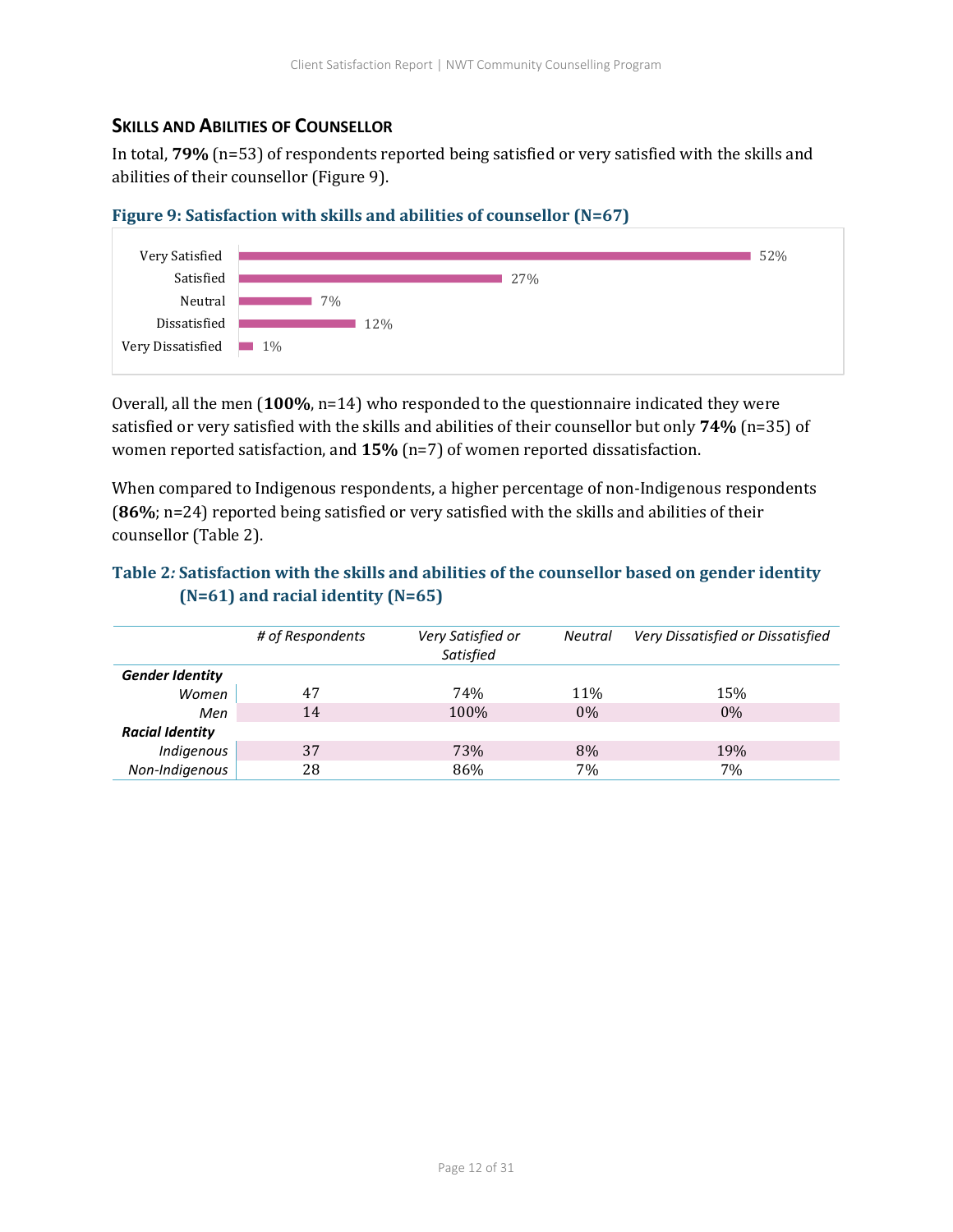#### <span id="page-13-0"></span>**CHANGES TO CONCERN THAT BROUGHT INDIVIDUAL TO COUNSELLING**

**63%** (n=39) of respondents reported being satisfied or very satisfied with changes to the concern that originally brought them to counselling (Figure 10).

<span id="page-13-1"></span>



A high percentage of men who responded to the questionnaire (**83%,** n=10) reported being satisfied or very satisfied with changes to the original concern that brought them to counselling. In comparison, only **57%** (n=25) of women reported satisfaction.

With respect to racial identity, **58%** (n=19) of Indigenous respondents and **68%** (n=17) of non-Indigenous respondents reported satisfaction with changes to the concern that originally brought them to counselling.

Further, there was high neutrality with this domain as **34%** (n=15) of women, **25%** (n=9) of Indigenous respondents, and **28%** (n=7) of non-Indigenous respondents indicated feeling neutral about their satisfaction with changes to the concern that brought them to counselling (Table 3).

#### <span id="page-13-2"></span>**Table 3: Satisfaction with changes to the concern that originally brought the service user to counselling based on gender identity (N=56) and racial identity (N=61)**

|                        | # of Respondents | Very Satisfied or Satisfied | <b>Neutral</b> | Very Dissatisfied or<br><b>Dissatisfied</b> |
|------------------------|------------------|-----------------------------|----------------|---------------------------------------------|
| <b>Gender Identity</b> |                  |                             |                |                                             |
| Women                  | 44               | 57%                         | 34%            | 9%                                          |
| Men                    | 12               | 83%                         | 8%             | 8%                                          |
| <b>Racial Identity</b> |                  |                             |                |                                             |
| Indigenous             | 36               | 58%                         | 25%            | 17%                                         |
| Non-Indigenous         | 25               | 68%                         | 28%            | 4%                                          |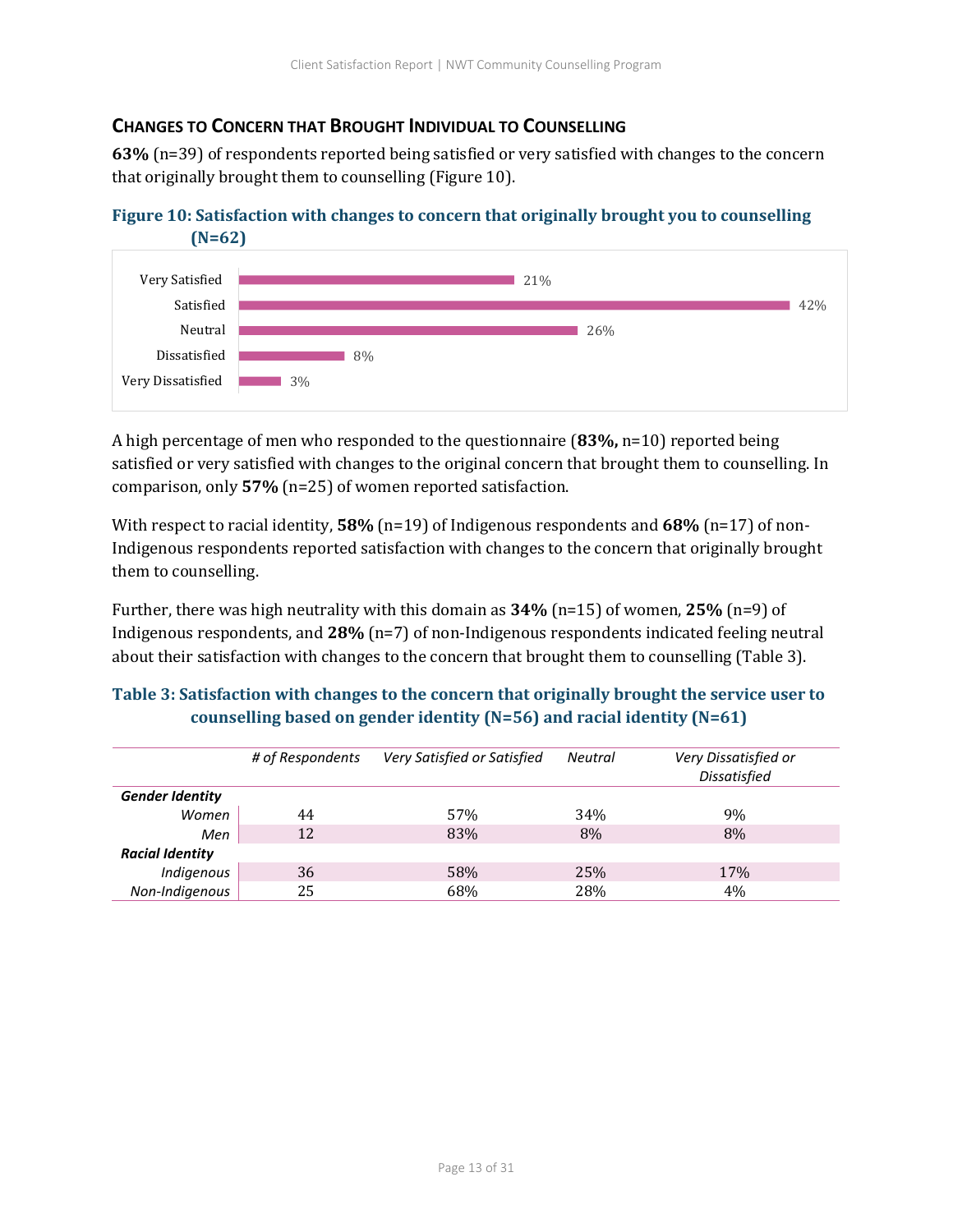#### <span id="page-14-0"></span>**OVERALL LIFE CHANGES**

Overall, **69%** (n=45) of respondents reported being satisfied or very satisfied with the overall changes in their life since starting counselling (Figure 11).



#### <span id="page-14-1"></span>**Figure 11: Satisfaction with overall life changes since beginning counselling (N=65)**

A higher percentage of men (**86%,** n=12) reported being satisfied or very satisfied with overall life changes since beginning counselling compared to women (**65%**, n=30).

Compared to non-Indigenous respondents, a higher percentage of Indigenous respondents (**20%**; n=7) reported being dissatisfied or very dissatisfied with overall life changes since starting counselling. Further, both women (**24%**, n=11) and non-Indigenous respondents (**25%**, n=7) reported high neutrality with overall life changes since beginning counselling (Table 4).

#### <span id="page-14-2"></span>**Table 4: Satisfaction with overall life changes since beginning counselling based on gender identity (N=60) and racial identity (N=63)**

|                        | # of Respondents | Very Satisfied or Satisfied | <b>Neutral</b> | Very Dissatisfied or<br><b>Dissatisfied</b> |
|------------------------|------------------|-----------------------------|----------------|---------------------------------------------|
| <b>Gender Identity</b> |                  |                             |                |                                             |
| Women                  | 46               | 65%                         | 24%            | 11%                                         |
| Men                    | 14               | 86%                         | 7%             | 7%                                          |
| <b>Racial Identity</b> |                  |                             |                |                                             |
| Indigenous             | 35               | 66%                         | 14%            | <b>20%</b>                                  |
| Non-Indigenous         | 28               | 71%                         | 25%            | 4%                                          |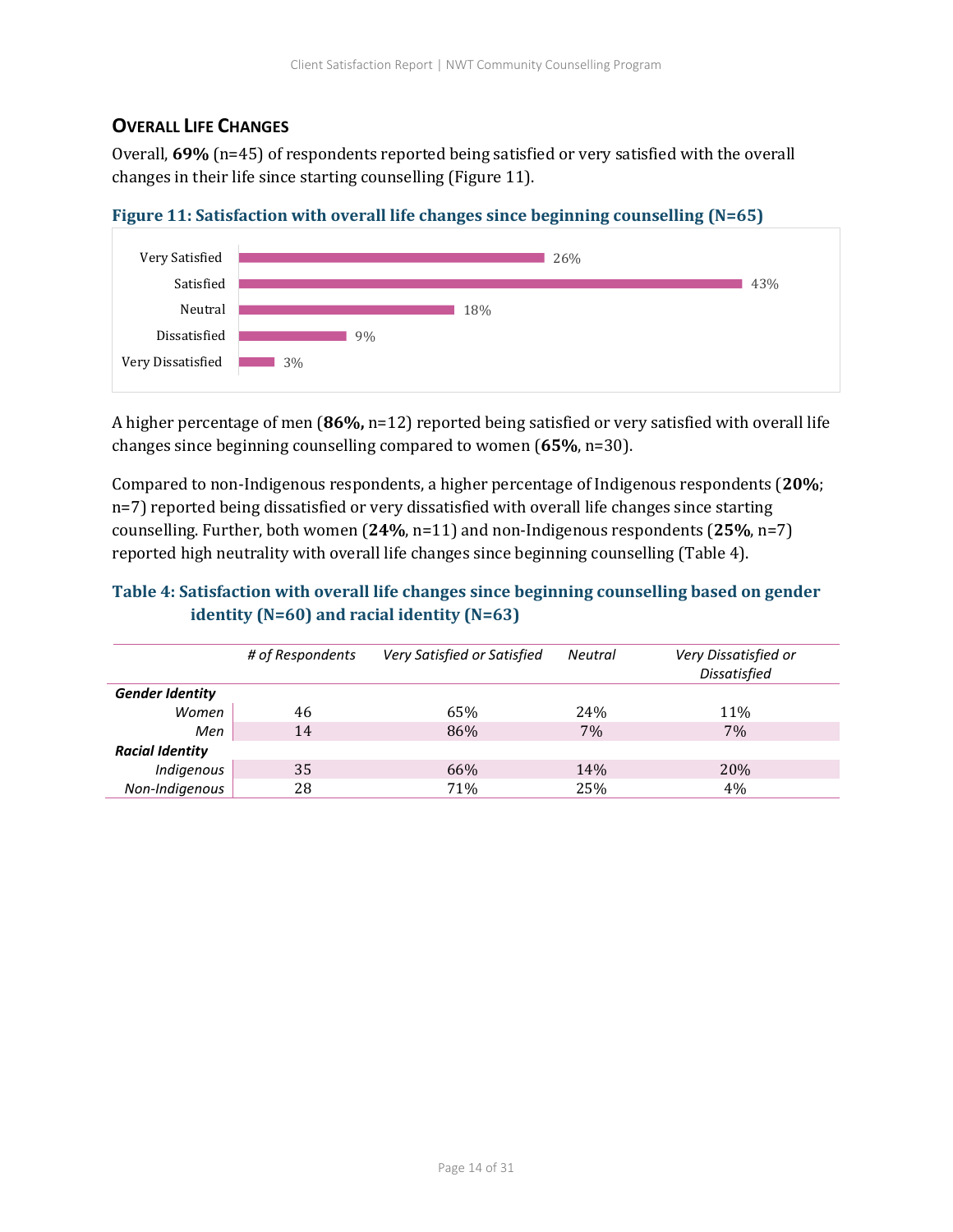## <span id="page-15-0"></span>ACCESS TO SERVICES<sup>5</sup>

The quality of the counselling service is of little importance if the individual or family cannot access the service. Therefore, it is important to capture respondents' perceptions on program accessibility and availability6.

#### <span id="page-15-1"></span>**WAIT TIMES**

**72%** (n=43)<sup>7</sup> of respondents reported being satisfied or very satisfied with the wait times for counselling services (Figure 12). Further, it is important to note that **22%** (n=13) of respondents reported being dissatisfied or very dissatisfied with the wait times for counselling services.

<span id="page-15-2"></span>



Among men, **85%** (n=11) reported satisfaction with wait times, compared to only **69%** (n=29) of women. Further, **21%** (n=9) of women reported dissatisfaction with wait times.

**77%** (n=24) of Indigenous respondents reported being satisfied or very satisfied with the wait times for counselling services, but only **63%** (n=17) of non-Indigenous respondents reported satisfaction. Finally, **30%** (n=8) of non-Indigenous respondents were dissatisfied or very dissatisfied with wait times (Table 5).

|                        | # of Respondents | Very Satisfied or Satisfied | <b>Neutral</b> | Very Dissatisfied or<br><b>Dissatisfied</b> |
|------------------------|------------------|-----------------------------|----------------|---------------------------------------------|
| <b>Gender Identity</b> |                  |                             |                |                                             |
| Women                  | 42               | 69%                         | 10%            | 21%                                         |
| Men                    | 13               | 85%                         | 0%             | 15%                                         |
| <b>Racial Identity</b> |                  |                             |                |                                             |
| Indigenous             | 31               | 77%                         | 6%             | 16%                                         |
| Non-Indiaenous         | 27               | 63%                         | 7%             | 30\%                                        |

<span id="page-15-3"></span>

|                        | Table 5: Satisfaction with wait times for counselling based on gender identity ( $N=55$ ) and |
|------------------------|-----------------------------------------------------------------------------------------------|
| racial identity (N=58) |                                                                                               |

<sup>5</sup> Respondents were given the option to skip any questions they chose not to answer. As a result, the total number of respondents (represented by 'N' in the title of each figure) may change for each question.

 $6$  Due to small numbers, data from respondents who indicated a gender identity other than woman or man, and data from respondents who did not provide their racial identity were suppressed when providing break downs in the Tables by these socio-demographic variables. As a result, the number of responses included in the Tables contained in this section of the report may not be equal to the number of responses as represented in the corresponding Figures for each question.

 $7$  Due to rounding, percentages presented in the graphs or tables may not be exactly equal to the value presented in the text.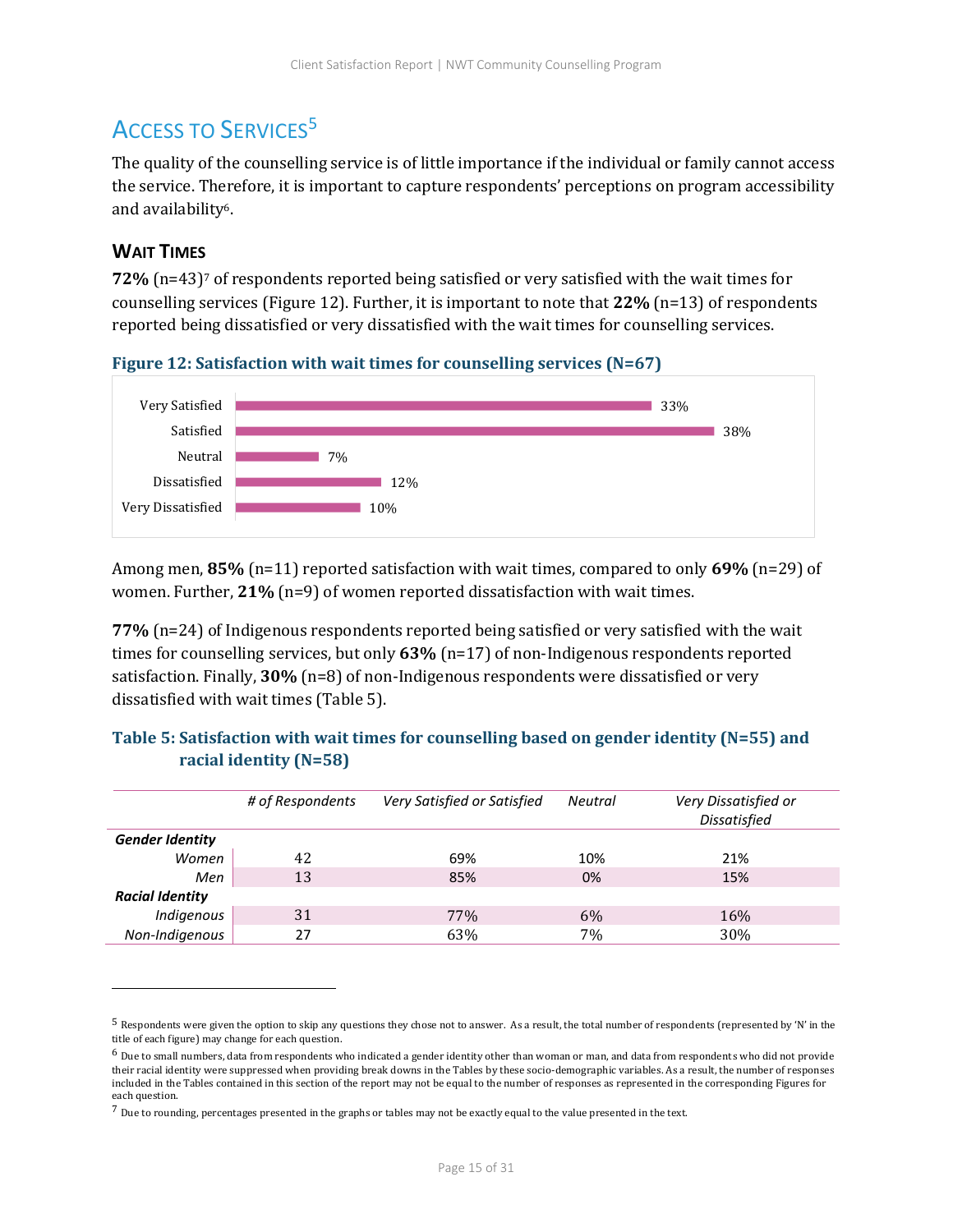#### <span id="page-16-0"></span>**LOCATION OF COUNSELLING SERVICES**

**78%** (n=52) of respondents reported being satisfied or very satisfied with the location of counselling services (Figure 13).

<span id="page-16-1"></span>



A higher percentage of men **86%** (n=12) compared to women (**77%**, n=36) reported being satisfied with the location of counselling services. Further, **81%** (n=30) of Indigenous respondents and **75%**  (n=21) of non-Indigenous respondents reported being satisfied or very satisfied with the location of counselling services (Table 6). Finally, **9%** (n=4) of women and **11%** (n=4) of Indigenous respondents reported dissatisfaction.

#### <span id="page-16-2"></span>**Table 6: Satisfaction with location of counselling services based on gender identity (N=61) and racial identity (N=65)**

|                        | # of Respondents | Very Satisfied or Satisfied | Neutral | Very Dissatisfied or Dissatisfied |
|------------------------|------------------|-----------------------------|---------|-----------------------------------|
| <b>Gender Identity</b> |                  |                             |         |                                   |
| Women                  | 47               | 77 <sub>%</sub>             | 15%     | 9%                                |
| Men                    | 14               | 86%                         | 14%     | $0\%$                             |
| <b>Racial Identity</b> |                  |                             |         |                                   |
| Indigenous             | 37               | 81%                         | 8%      | 11%                               |
| Non-Indigenous         | 28               | 75%                         | 21%     | 4%                                |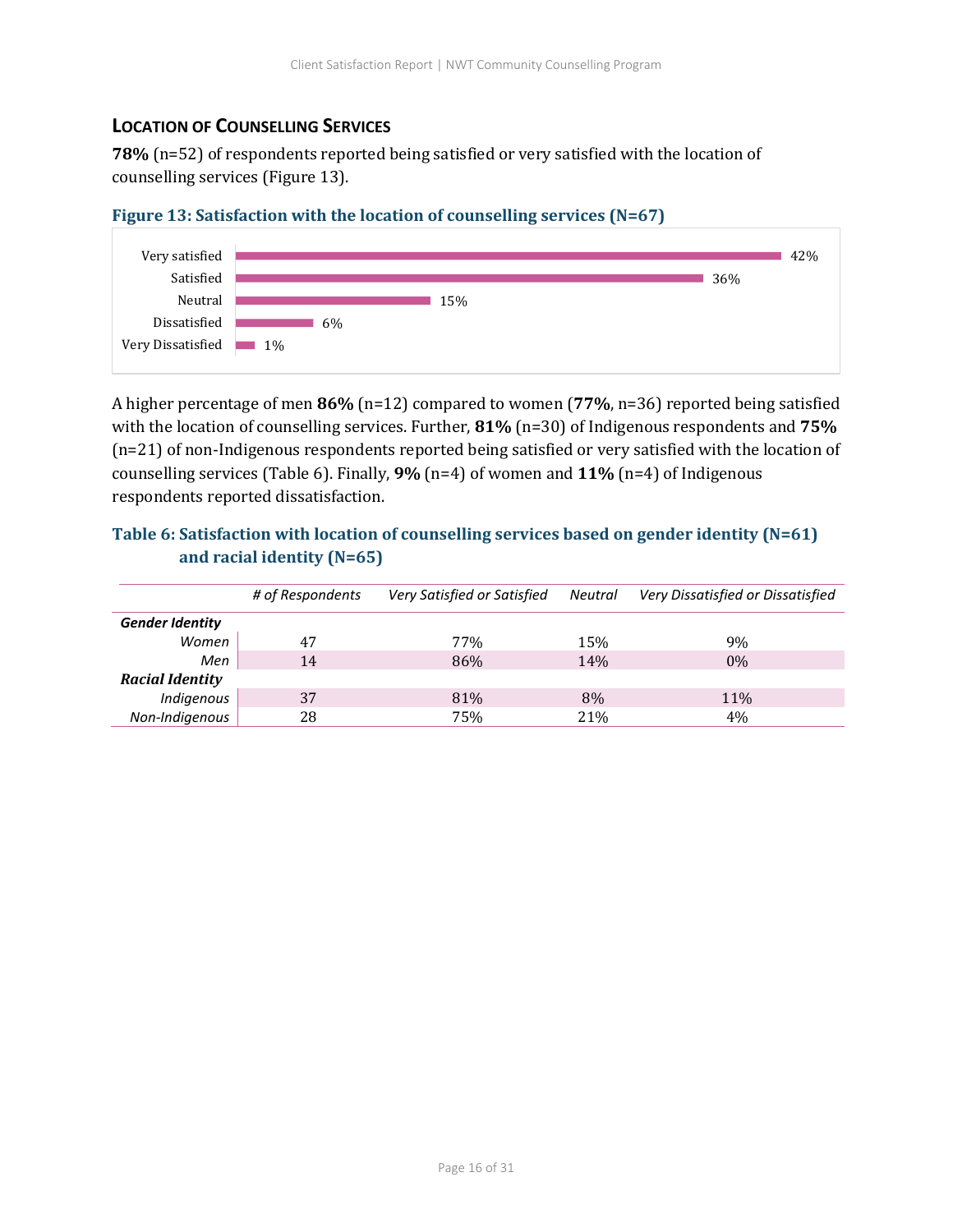#### <span id="page-17-0"></span>**AVAILABLE HOURS OF COUNSELLING SERVICES**

**72%** (n=48)<sup>8</sup> of respondents reported being satisfied or very satisfied with the available hours of counselling services (Figure 14).

<span id="page-17-1"></span>



Compared to women, a larger percentage of men (**86%**, n=12) reported satisfaction with the available hours of counselling services. Among Indigenous respondents, **78%** (n=29) reported being satisfied or very satisfied with the available hours of counselling services. However, equal percentages of Indigenous (**14%**, n=5) and non-Indigenous respondents (**14%**, n=4) reported being dissatisfied or very dissatisfied with available hours of counselling services (Table 7).

#### <span id="page-17-2"></span>**Table 7: Satisfaction with available hours of counselling services based on gender identity (N=61) and racial identity (N=65)**

|                        | # of Respondents | Very Satisfied or Satisfied | Neutral | Very Dissatisfied or Dissatisfied |
|------------------------|------------------|-----------------------------|---------|-----------------------------------|
|                        |                  |                             |         |                                   |
| <b>Gender Identity</b> |                  |                             |         |                                   |
| Women                  | 47               | 68%                         | 17%     | 15%                               |
| Men                    | 14               | 86%                         | 7%      | 7%                                |
| <b>Racial Identity</b> |                  |                             |         |                                   |
| Indigenous             | 37               | 78%                         | 8%      | 14%                               |
| Non-Indigenous         | 28               | 61%                         | 25%     | 14%                               |

<sup>&</sup>lt;sup>8</sup> Due to rounding, percentages presented in the graphs or tables may not be exactly equal to the value presented in the text.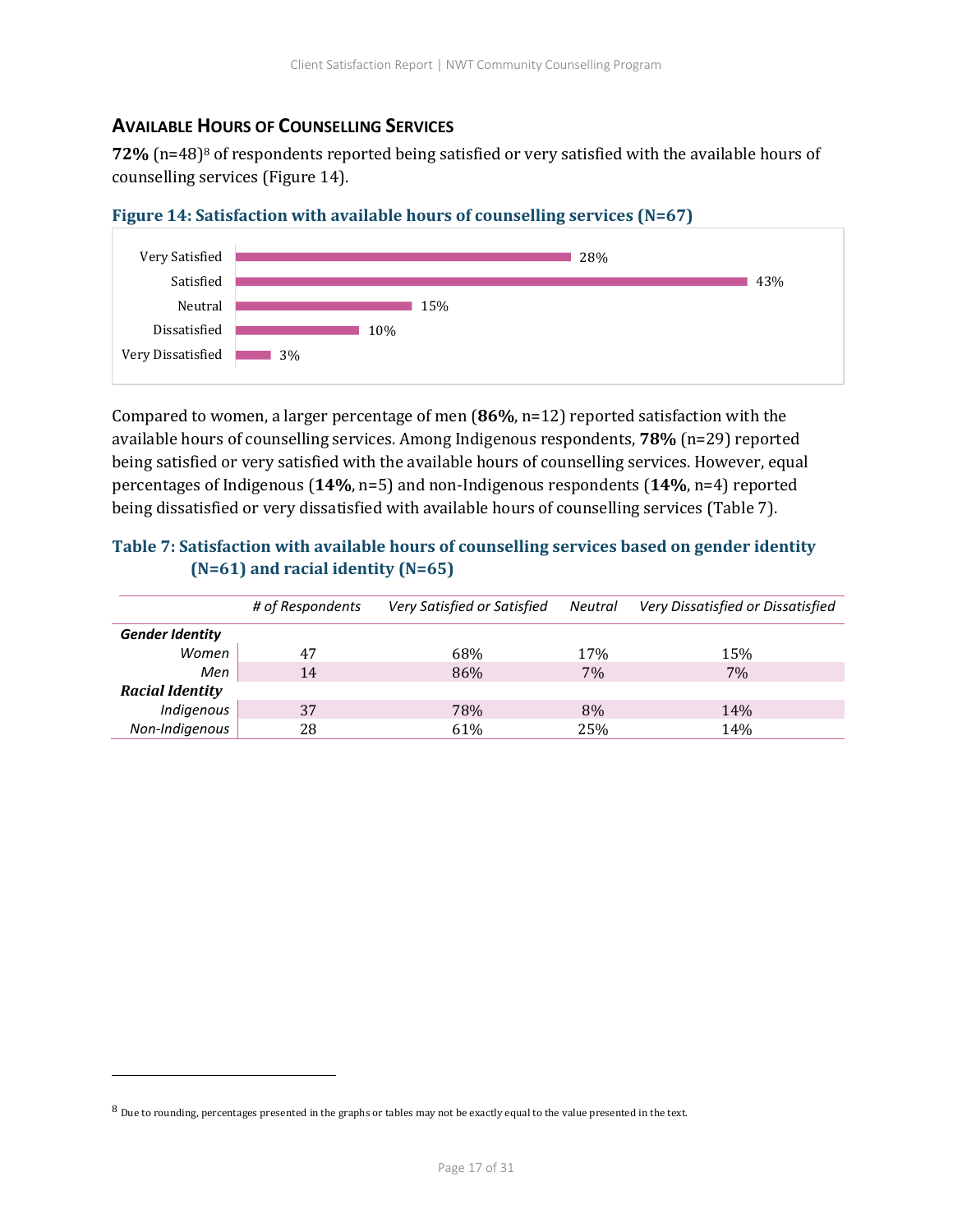### <span id="page-18-0"></span>RESPECTING VALUES AND PREFERENCES<sup>9</sup>

This dimension of client satisfaction focuses on respondents' perceptions on respect for individual/family values, preferences, and needs while accessing the CCP. It further focuses on aspects of shared decision making and participation in the counselling process.<sup>10</sup>

#### <span id="page-18-1"></span>**RESPECT FOR INDIVIDUAL NEEDS, PREFERENCES AND VALUES**

In total, **77%** (n=51) of respondents reported being satisfied or very satisfied with the counsellors' respect for their individual needs, preferences, and values (Figure 15). However, **16%** (n=10) of respondents reported dissatisfaction with respect for their needs, preferences, and values.

#### <span id="page-18-2"></span>**Figure 15: Satisfaction with respect for individual needs, preferences, or values (N=66)**



A high percentage of men (**93%,** n=13) reported satisfaction with the respect shown for individual needs, preferences, or values. Additionally, a greater percentage of non-Indigenous respondents (**82%**, n=23) reported satisfaction compared to Indigenous respondents.

Lastly, **17%** (n=8) of women and **17%** (n=6) of Indigenous respondents reported being dissatisfied or very dissatisfied with the counsellors' respect for their individual needs, preferences, and values (Table 8).

#### <span id="page-18-3"></span>**Table 8***:* **Satisfaction with respect for individual needs, preferences, or values based on gender identity (N=60) and racial identity (N=64)**

|                        | # of Respondents | Very Satisfied or Satisfied | Neutral | Very Dissatisfied or Dissatisfied |
|------------------------|------------------|-----------------------------|---------|-----------------------------------|
| <b>Gender Identity</b> |                  |                             |         |                                   |
| Women                  | 46               | 74%                         | 9%      | 17%                               |
| Men                    | 14               | 93%                         | 7%      | 0%                                |
| <b>Racial Identity</b> |                  |                             |         |                                   |
| Indigenous             | 36               | 72%                         | 11%     | 17%                               |
| Non-Indigenous         | 28               | 82%                         | 4%      | 14%                               |

 $9$  Respondents were given the option to skip any questions they chose not to answer. As a result, the total number of respondents (represented by 'N' in the title of each figure) may change for each question.

 $10$  Due to small numbers, data from respondents who indicated a gender identity other than woman or man, and data from respondents who did not provide their racial identity were suppressed when providing break downs in the Tables by these socio-demographic variables. As a result, the number of responses included in the Tables contained in this section of the report may not be equal to the number of responses as represented in the corresponding Figures for each question.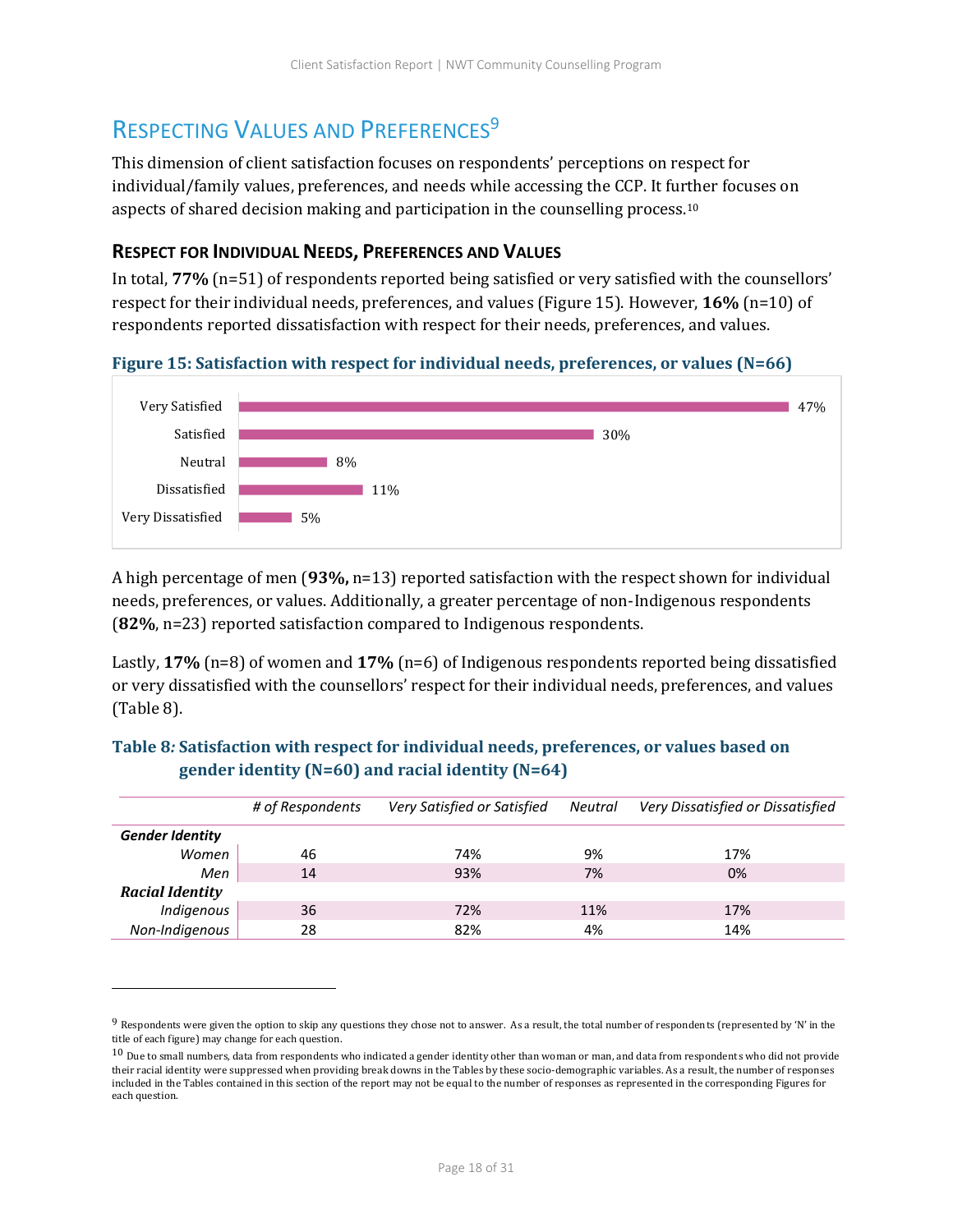#### <span id="page-19-0"></span>**INVOLVEMENT IN DECISIONS**

**78%** (n=52) of respondents reported being satisfied or very satisfied with their involvement in decisions about their counselling experience (Figure 16).

<span id="page-19-1"></span>



Compared to women, a higher percentage of men (**93%**, n=13) reported being satisfied or very satisfied with their involvement in decisions about their counselling. Further, while no men reported dissatisfaction, **17%** of women (n=8) reported being dissatisfied or very dissatisfied with their involvement in decisions about their counselling experience.

Further, **14%** (n=5) of Indigenous respondents and **18%** (n=5) of non-Indigenous respondents reported being dissatisfied or very dissatisfied with their involvement in decisions about their counselling experience (Table 9)

#### <span id="page-19-2"></span>**Table 9***:* **Satisfaction with involvement in decisions about counselling experience based on gender identity (N=61) and racial identity (N=65)**

|                        | # of Respondents | Very Satisfied or Satisfied | Neutral | Very Dissatisfied or Dissatisfied |
|------------------------|------------------|-----------------------------|---------|-----------------------------------|
| <b>Gender Identity</b> |                  |                             |         |                                   |
| Women                  | 47               | 74%                         | 9%      | 17%                               |
| Men                    | 14               | 93%                         | 7%      | 0%                                |
| <b>Racial Identity</b> |                  |                             |         |                                   |
| Indigenous             | 37               | 81%                         | 5%      | 14%                               |
| Non-Indigenous         | 28               | 71%                         | 11%     | 18%                               |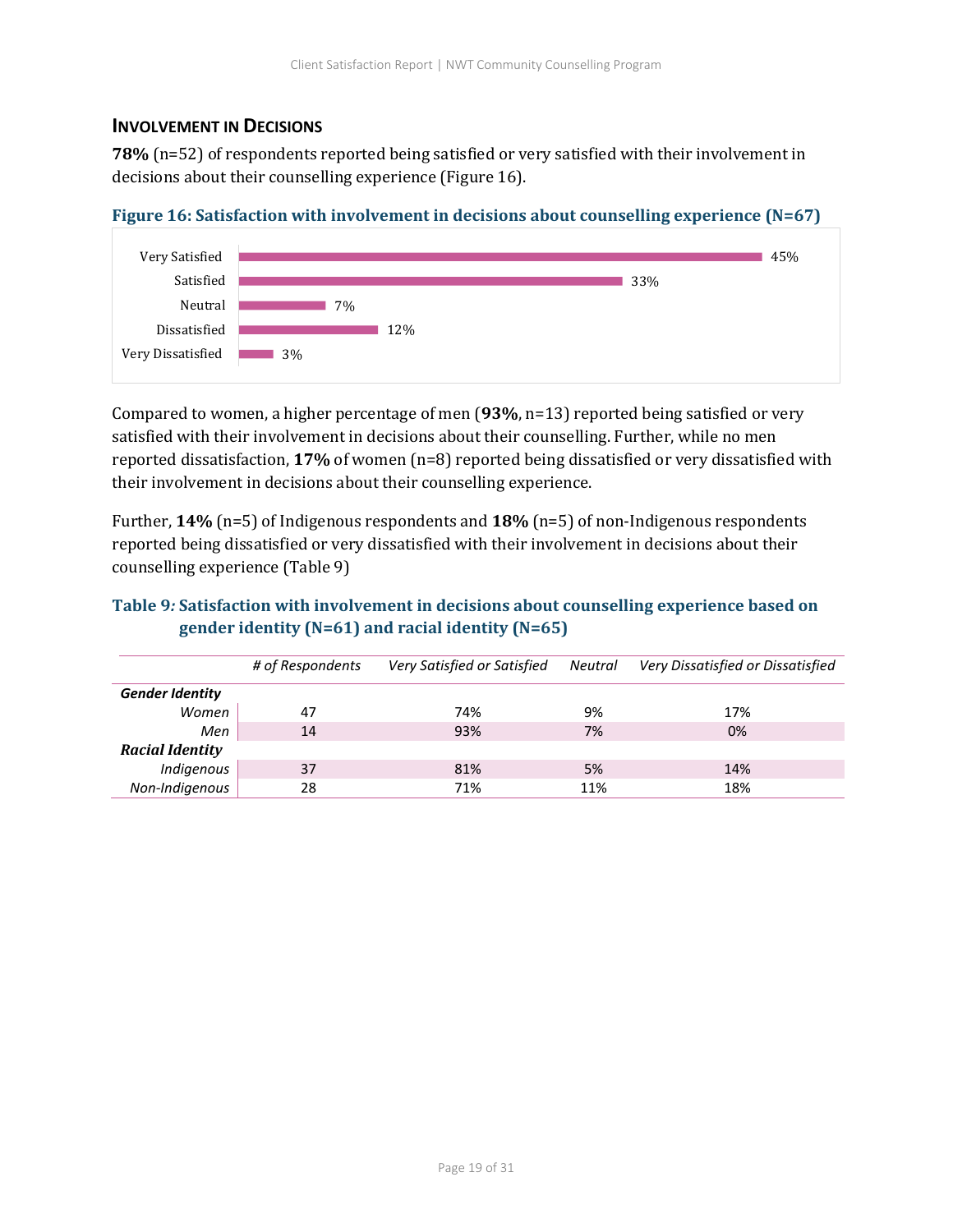#### <span id="page-20-0"></span>**CONFIDENTIALITY**

**88%** (n=58) of respondents reported being satisfied or very satisfied with the confidentiality of their personal information (Figure 17).

<span id="page-20-1"></span>



Overall, a high percentage of men (**93%,** n=13) and women (**87%**, n=40) reported being satisfied with the confidentiality of their personal information. Similarly, **86%** (n=32) of Indigenous respondents and **89%** (n=24) of non-Indigenous respondents reported satisfaction with the confidentiality of their personal information (Table 10).

#### <span id="page-20-2"></span>**Table 10***:* **Satisfaction with confidentiality of personal information based on gender identity (N=60) and racial identity (N=64)**

|                        | # of Respondents | Very Satisfied or Satisfied | Neutral | Very Dissatisfied or Dissatisfied |
|------------------------|------------------|-----------------------------|---------|-----------------------------------|
| <b>Gender Identity</b> |                  |                             |         |                                   |
| Women                  | 46               | 87%                         | 9%      | 4%                                |
| Men                    | 14               | 93%                         | 0%      | 7%                                |
| <b>Racial Identity</b> |                  |                             |         |                                   |
| Indigenous             | 37               | 86%                         | 8%      | 5%                                |
| Non-Indigenous         | 27               | 89%                         | 4%      | 7%                                |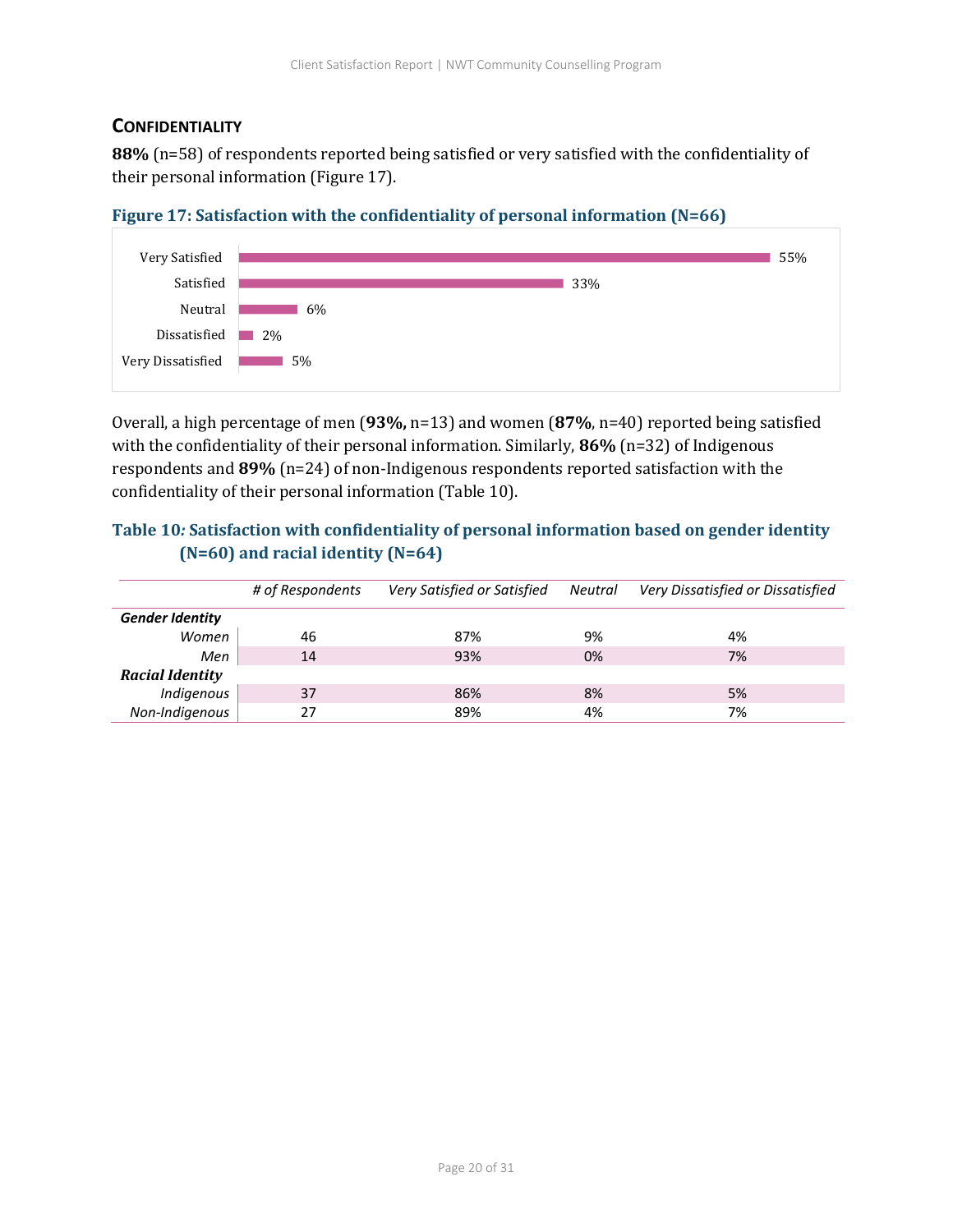#### <span id="page-21-0"></span>**SAFETY OF THE COUNSELLING ENVIRONMENT**

**87%** (n=58)<sup>11</sup> of respondents reported being satisfied or very satisfied with the safety of the counselling environment (Figure 18).



<span id="page-21-1"></span>

Both men (**86%**, n=12) and women (**89%**, n=42) reported high satisfaction with the safety of the counselling environment. Men reported higher neutrality with this domain (**14%,** n=2). Further, **93%** (n=26) of non-Indigenous respondents reported being satisfied or very satisfied with the safety of the counselling environment compared to **81%** (n=30) of Indigenous respondents (Table 11).

#### <span id="page-21-2"></span>**Table 11***:* **Satisfaction with the safety of the counselling environment based on gender identity (N=61) and racial identity (N=65)**

|                        | # of Respondents | Very Satisfied or Satisfied | Neutral | Very Dissatisfied or Dissatisfied |
|------------------------|------------------|-----------------------------|---------|-----------------------------------|
| <b>Gender Identity</b> |                  |                             |         |                                   |
| Women                  | 47               | 89%                         | 9%      | 2%                                |
| Men                    | 14               | 86%                         | 14%     | 0%                                |
| <b>Racial Identity</b> |                  |                             |         |                                   |
| Indigenous             | 37               | 81%                         | 11%     | 8%                                |
| Non-Indigenous         | 28               | 93%                         | 7%      | 0%                                |

<sup>&</sup>lt;sup>11</sup> Due to rounding, percentages presented in the graphs or tables may not be exactly equal to the value represented in the text.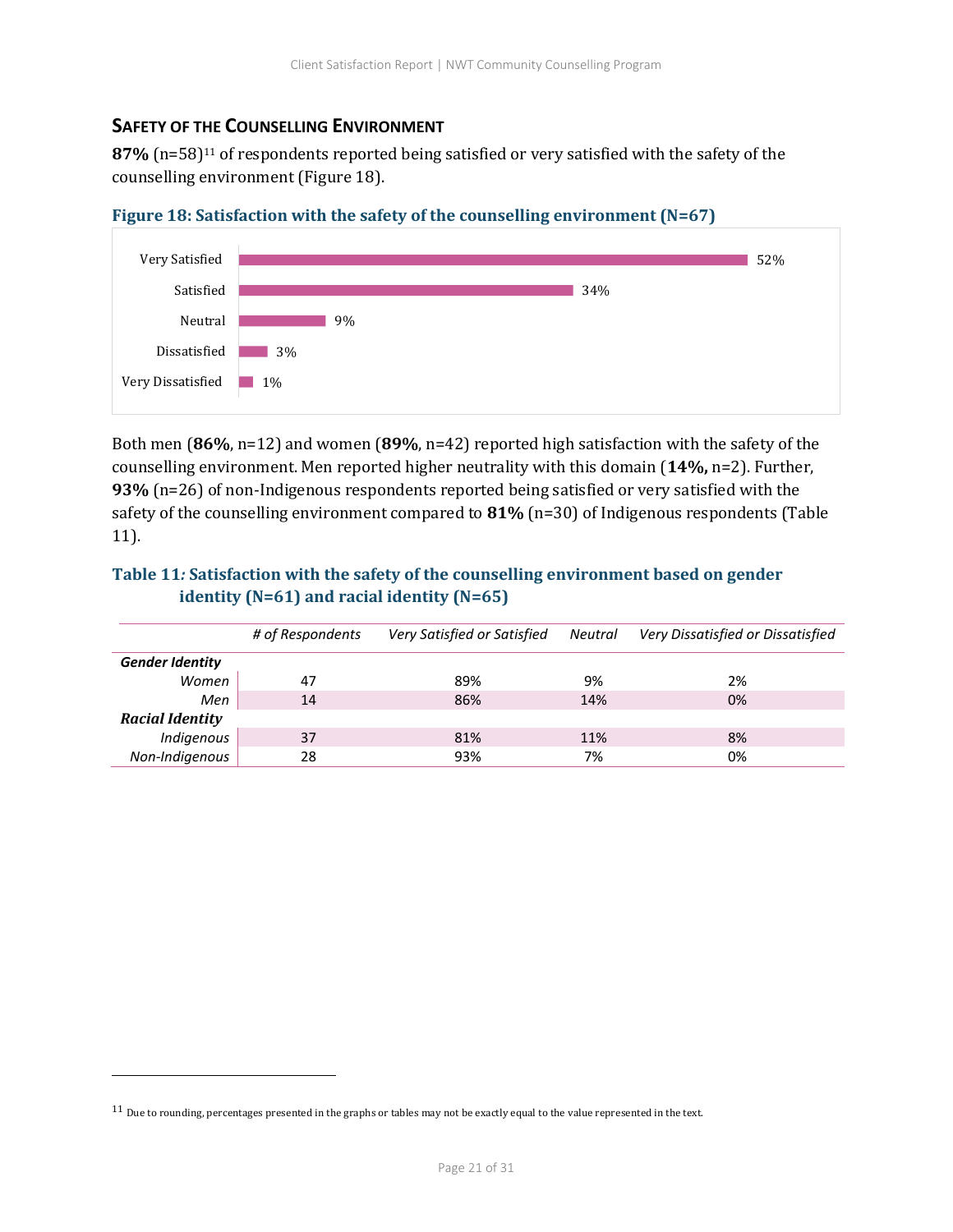#### <span id="page-22-0"></span>**COMMUNICATION IN PREFERRED LANGUAGE**

**92**% (n=58) of respondents reported being satisfied or very satisfied with communication in a language they were comfortable with (Figure 19).

<span id="page-22-1"></span>



All men who responded to this survey reported satisfaction with communication in a language they were comfortable with (**100**%, n=14). A high percentage of women, (**93%**, n=41) also reported satisfaction with communication in a preferred language.

With respect to racial identity, **93%** (n=26) of non-Indigenous respondents and **91%** (n=30) of Indigenous respondents being satisfied or very satisfied with communication in a language they were comfortable with (Table 12).

#### <span id="page-22-2"></span>**Table 12***:* **Satisfaction with communication in language respondents were comfortable with based on gender identity (N=58) and racial identity (N=61)**

|                        | # of Respondents | Very Satisfied or Satisfied | Neutral | Very Dissatisfied or Dissatisfied |
|------------------------|------------------|-----------------------------|---------|-----------------------------------|
| <b>Gender Identity</b> |                  |                             |         |                                   |
| Women                  | 44               | 93%                         | 2%      | 5%                                |
| Men                    | 14               | 100%                        | 0%      | 0%                                |
| <b>Racial Identity</b> |                  |                             |         |                                   |
| Indigenous             | 33               | 91%                         | 6%      | 3%                                |
| Non-Indigenous         | 28               | 93%                         | 4%      | 4%                                |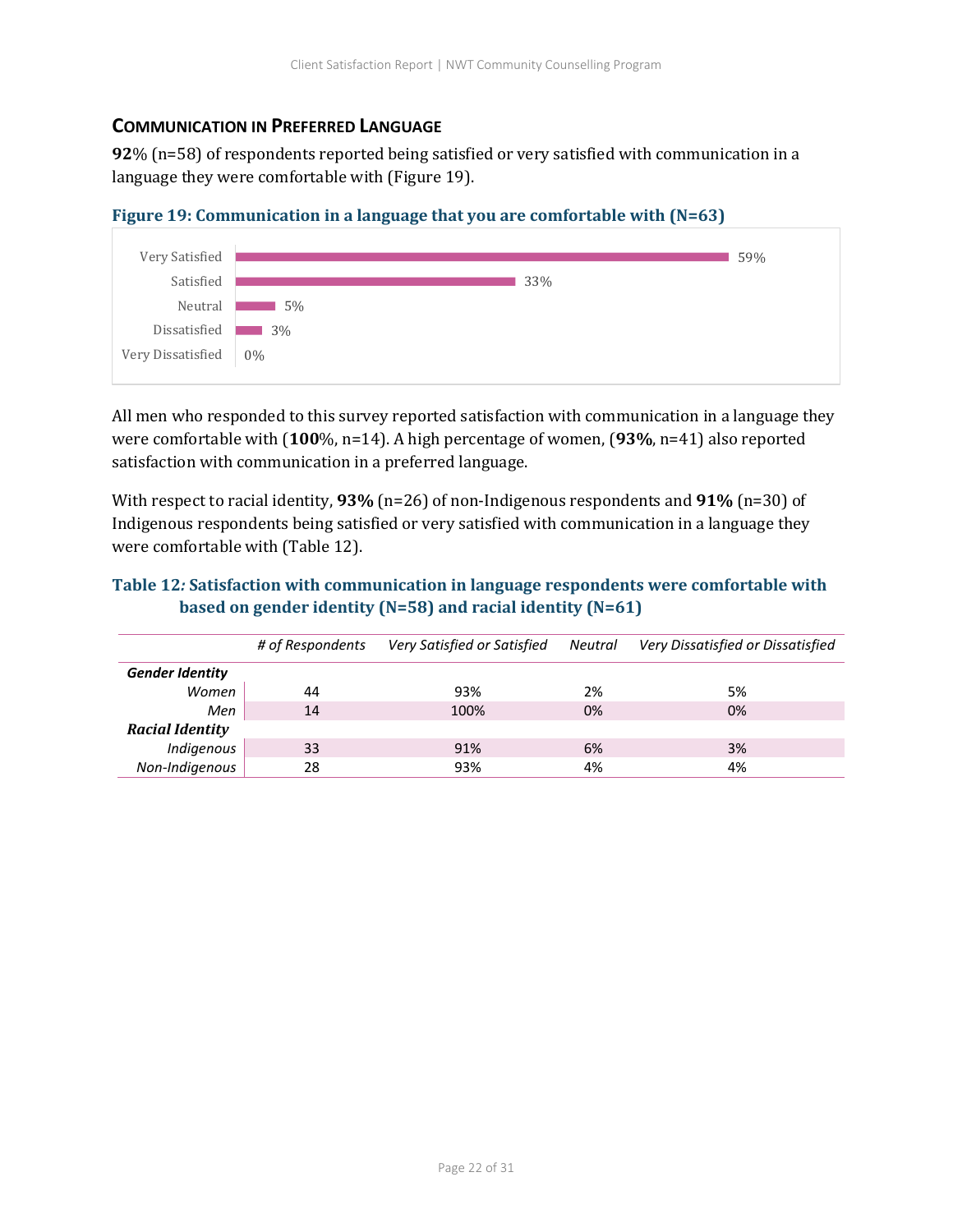## <span id="page-23-0"></span>COMMUNICATION AND EDUCATION<sup>12</sup>

Given that communication is a key facet of the counselling process, it is important to understand respondents' perceptions on level of comfort while asking questions or voicing concerns with their counsellor. Furthermore, it is vital that the counsellor communicate with individuals or families to ensure there is an understanding of the counselling process and other available services.<sup>13</sup>

#### <span id="page-23-1"></span>**INFORMATION GIVEN ON OTHER PROGRAMS AND SERVICES**

**57%** (n=31)<sup>14</sup> of respondents reported being satisfied or very satisfied with the information given to them on other programs and services (Figure 20). In contrast, **22%** (n=12) of respondents reported dissatisfaction with the information given on other programs and services.

<span id="page-23-2"></span>**Figure 20: Satisfaction with information given on other programs and services (N=54)**



Only **51%** (n=20) of women reported satisfaction with the information given on other programs and services available. Further, a high percentage of women (**26%**, n=9), Indigenous respondents (**14%**, n=4), and non-Indigenous respondents (**25%**, n=6) reported being dissatisfied or very dissatisfied with the information given to them on other programs and services (Table 13).

#### <span id="page-23-3"></span>**Table 13: Satisfaction with information given on other programs and services based on gender identity (N=50) and racial identity (N=52)**

|                        | # of Respondents | Very Satisfied or Satisfied | Neutral | Very Dissatisfied or Dissatisfied |
|------------------------|------------------|-----------------------------|---------|-----------------------------------|
| <b>Gender Identity</b> |                  |                             |         |                                   |
| Women                  | 39               | 51%                         | 26%     | 23%                               |
| Men                    | 11               | 73%                         | 9%      | 18%                               |
| <b>Racial Identity</b> |                  |                             |         |                                   |
| Indigenous             | 28               | 61%                         | 14%     | 25%                               |
| Non-Indigenous         | 24               | 54%                         | 25%     | 21%                               |

 $12$  Respondents were given the option to skip any questions they chose not to answer. As a result, the total number of respondents (represented by 'N' in the title of each figure) may change for each question.

 $^{13}$  Due to small numbers, data from respondents who indicated a gender identity other than woman or man, and data from respondents who did not provide their racial identity were suppressed when providing break downs in the Tables by these socio-demographic variables. As a result, the number of responses included in the Tables contained in this section of the report may not be equal to the number of responses as represented in the corresponding Figures for each question.

 $14$  Due to rounding, percentages presented in the graphs or tables may not be exactly equal to the value represented in the text.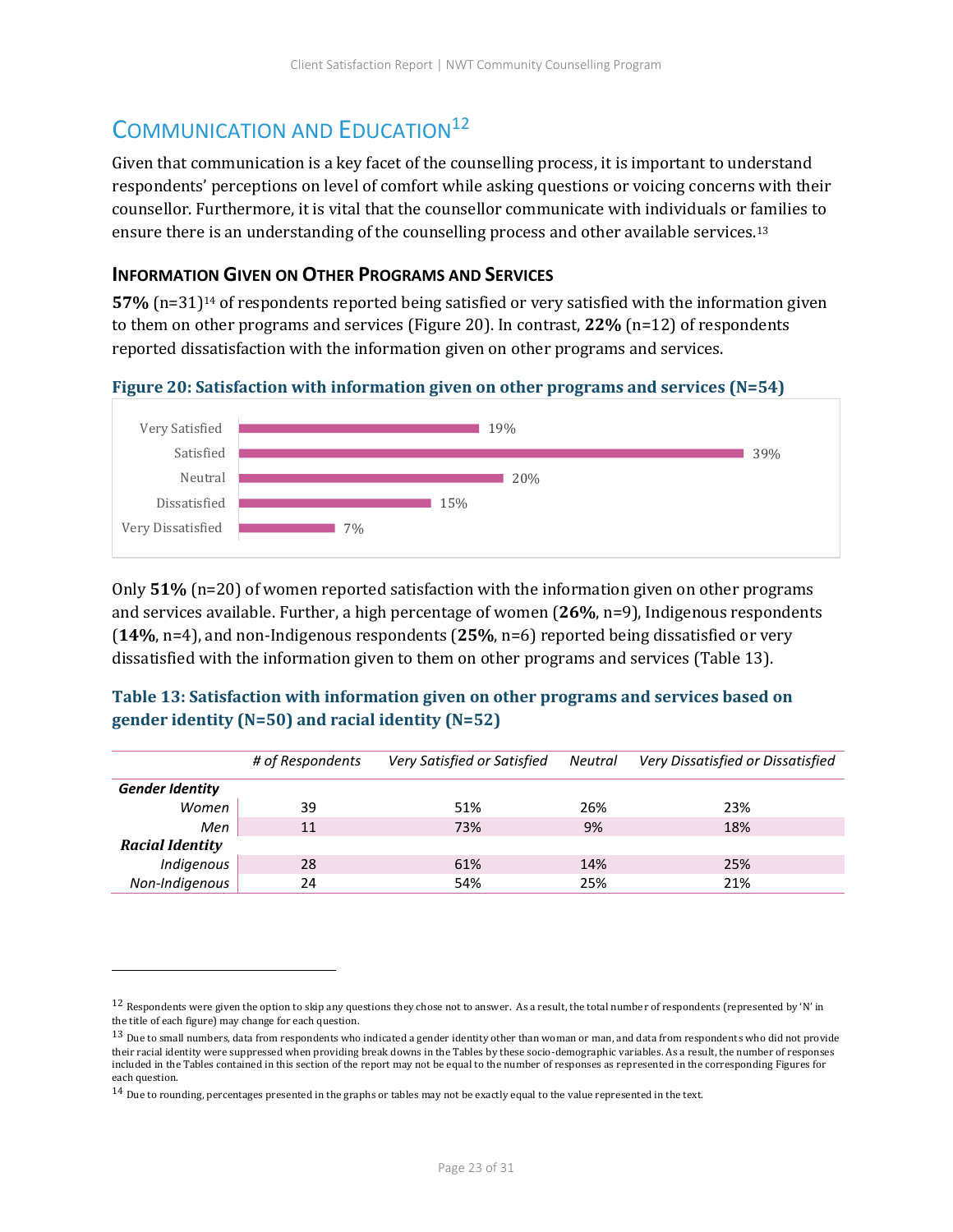#### <span id="page-24-0"></span>**LEVEL OF COMMUNICATION**

In total, **78%** (n=52) of respondents reported being satisfied or very satisfied with the level of communication between them and their counsellor (Figure 21).

<span id="page-24-1"></span>**Figure 21: Satisfaction with level of communication between them and counsellor(N=67)**



All men (**100%,** n=14) and **72%** (n=34) of women reported being satisfied or very satisfied with the level of communication between them and their counsellor. Further, a higher percentage of Indigenous respondents (**81%,** n=30) reported satisfaction compared to non-Indigenous respondents (**71%**, n=20).

However, it is important to note that **17%** (n=8) of women, **16%** (n=6) of Indigenous respondents and **14%** (n=4) of non-Indigenous respondents reported dissatisfaction with the level of communication between them and their counsellor (Table 14).

#### <span id="page-24-2"></span>**Table 14: Satisfaction with the level of communication with counsellor based on gender identity (N=61) and racial identity (N=65)**

|                        | # of Respondents | Very Satisfied or Satisfied | Neutral | Very Dissatisfied or Dissatisfied |
|------------------------|------------------|-----------------------------|---------|-----------------------------------|
| <b>Gender Identity</b> |                  |                             |         |                                   |
| Women                  | 47               | 72%                         | 11%     | 17%                               |
| Men                    | 14               | 100%                        | 0%      | 0%                                |
| <b>Racial Identity</b> |                  |                             |         |                                   |
| Indigenous             | 37               | 81%                         | 3%      | 16%                               |
| Non-Indigenous         | 28               | 71%                         | 14%     | 14%                               |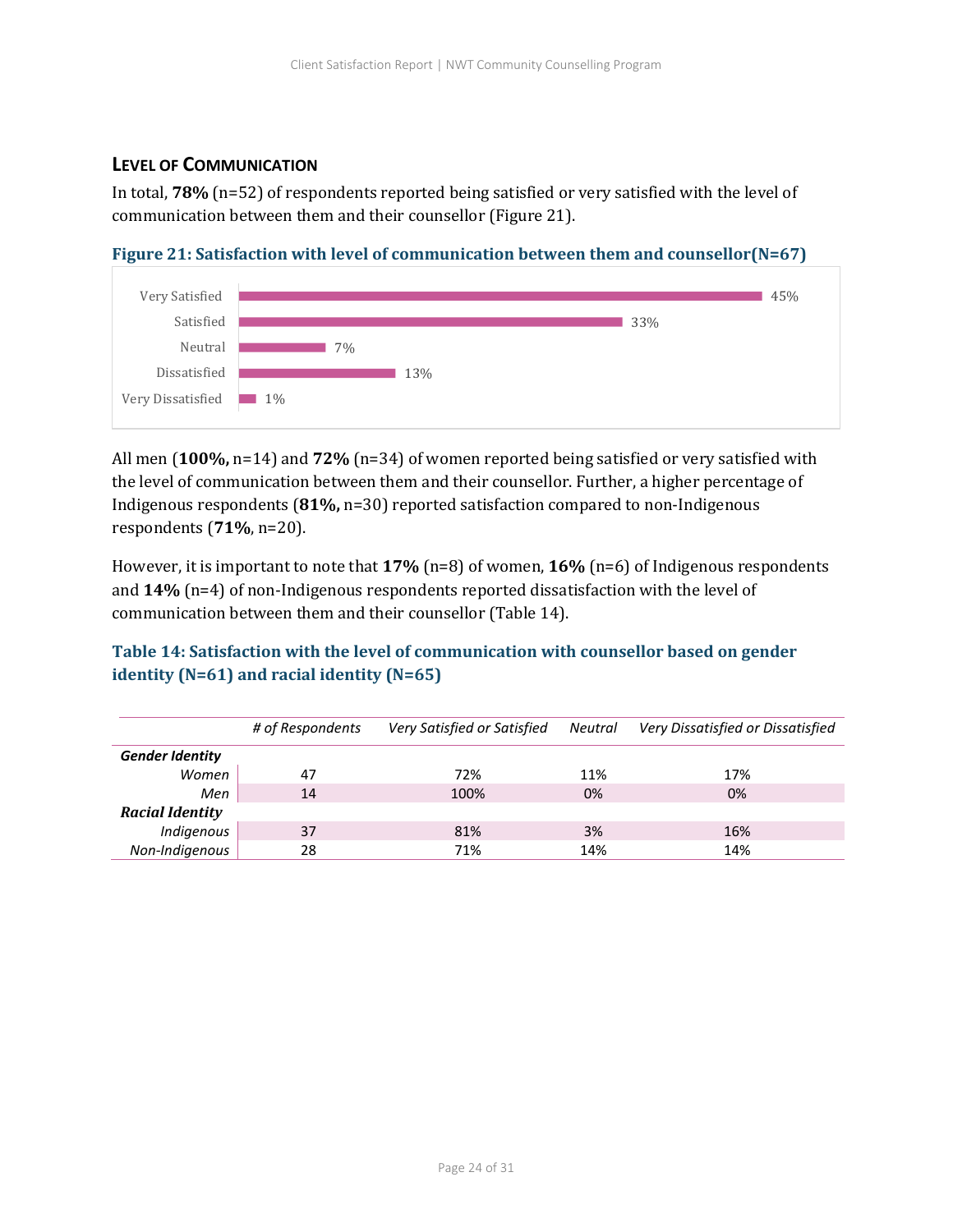#### <span id="page-25-0"></span>**PROCESS TO REPORT A COMPLAINT OR CONCERN**

**50%** (n=20) of respondents reported being satisfied or very satisfied with the process to report a concern or complaint (Figure 22).



<span id="page-25-1"></span>**Figure 22: Satisfaction with the process of file a concern of complaint (N=40)**

Both this question regarding satisfaction with the process to report a complaint or concern, as well as the following question (i.e., satisfaction with how concerns or complaints were addressed) had lower response rates compared to the rest of the questions contained in the questionnaire. Specifically, of the 88 respondents, 40 respondents answered this question (**45%**). Moreover, many respondents felt neutral about the process to file a concern or complaint. Specifically, **43%** (n=12) of women, **22%** (n=2) of men, **26%** (n=6) of Indigenous respondents, and **47%** (n=7) of non-Indigenous respondents reported neutrality (Table 15).

#### <span id="page-25-2"></span>**Table 15***:* **Satisfaction with the process to file a concern or complaint based on gender identity (N=37) and racial identity (N=38)**

|                        | # of Respondents | Very Satisfied or Satisfied | Neutral | Very Dissatisfied or Dissatisfied |
|------------------------|------------------|-----------------------------|---------|-----------------------------------|
| <b>Gender Identity</b> |                  |                             |         |                                   |
| Women                  | 28               | 43%                         | 43%     | 14%                               |
| Men                    | 9                | 67%                         | 22%     | 11%                               |
| <b>Racial Identity</b> |                  |                             |         |                                   |
| Indigenous             | 23               | 57%                         | 26%     | 17%                               |
| Non-Indigenous         | 15               | 40%                         | 47%     | 13%                               |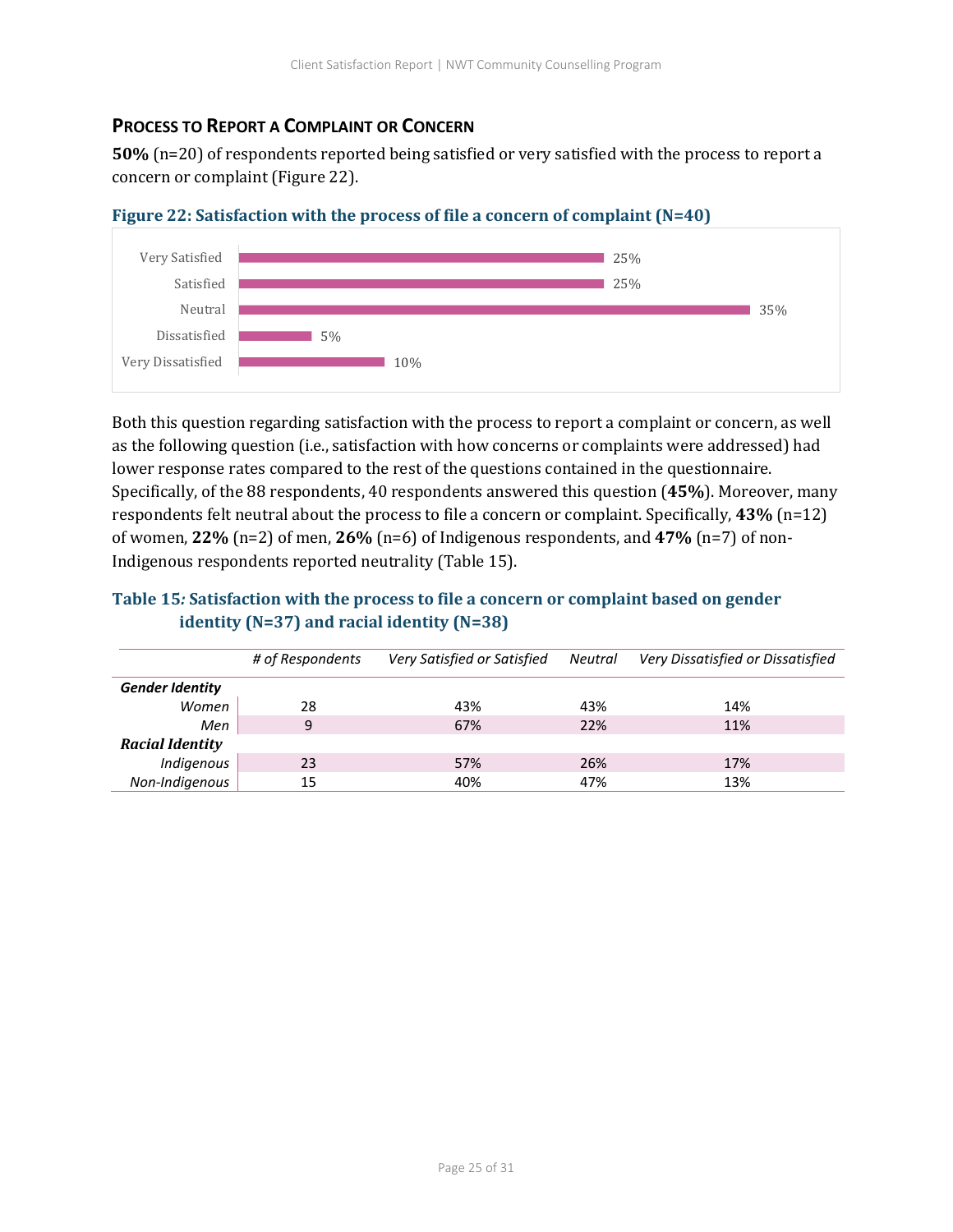#### <span id="page-26-0"></span>**HOW CONCERNS OR COMPLAINTS WERE ADDRESSED**

**39%** (n=13)of respondents reported being satisfied or very satisfied with how their concerns or complaints were addressed (Figure 23). It is important to note that **45%** (n= 15) of respondents reported neutrality with satisfaction with how concerns or complaints were addressed.



<span id="page-26-1"></span>**Figure 23: Satisfaction with how concerns or complaints were addressed (N=33)**

Like the findings for *satisfaction with the process to file a concern or complaint*, many respondents reported being neutral in their feelings regarding satisfaction with how their concerns or complaints were addressed. Further, the sample size for this question was lowest compared to any other question (N=33). However, it is worth noting that **18%** (n=4) of women and **19%** (n=4) of Indigenous respondents indicated that they were dissatisfied or very dissatisfied with how their concerns or complaints were addressed (Table 16).

#### <span id="page-26-2"></span>**Table 16***:* **Satisfaction with how concern or complaint was addressed based on gender identity (N=30) and racial identity (N=32)**

|                        | # of Respondents | Very Satisfied or Satisfied | Neutral | Very Dissatisfied or Dissatisfied |
|------------------------|------------------|-----------------------------|---------|-----------------------------------|
| <b>Gender Identity</b> |                  |                             |         |                                   |
| Women                  | 22               | 32%                         | 50%     | 18%                               |
| Men                    | 8                | 50%                         | 50%     | 0%                                |
| <b>Racial Identity</b> |                  |                             |         |                                   |
| Indigenous             | 21               | 48%                         | 33%     | 19%                               |
| Non-Indigenous         | 11               | 18%                         | 73%     | 9%                                |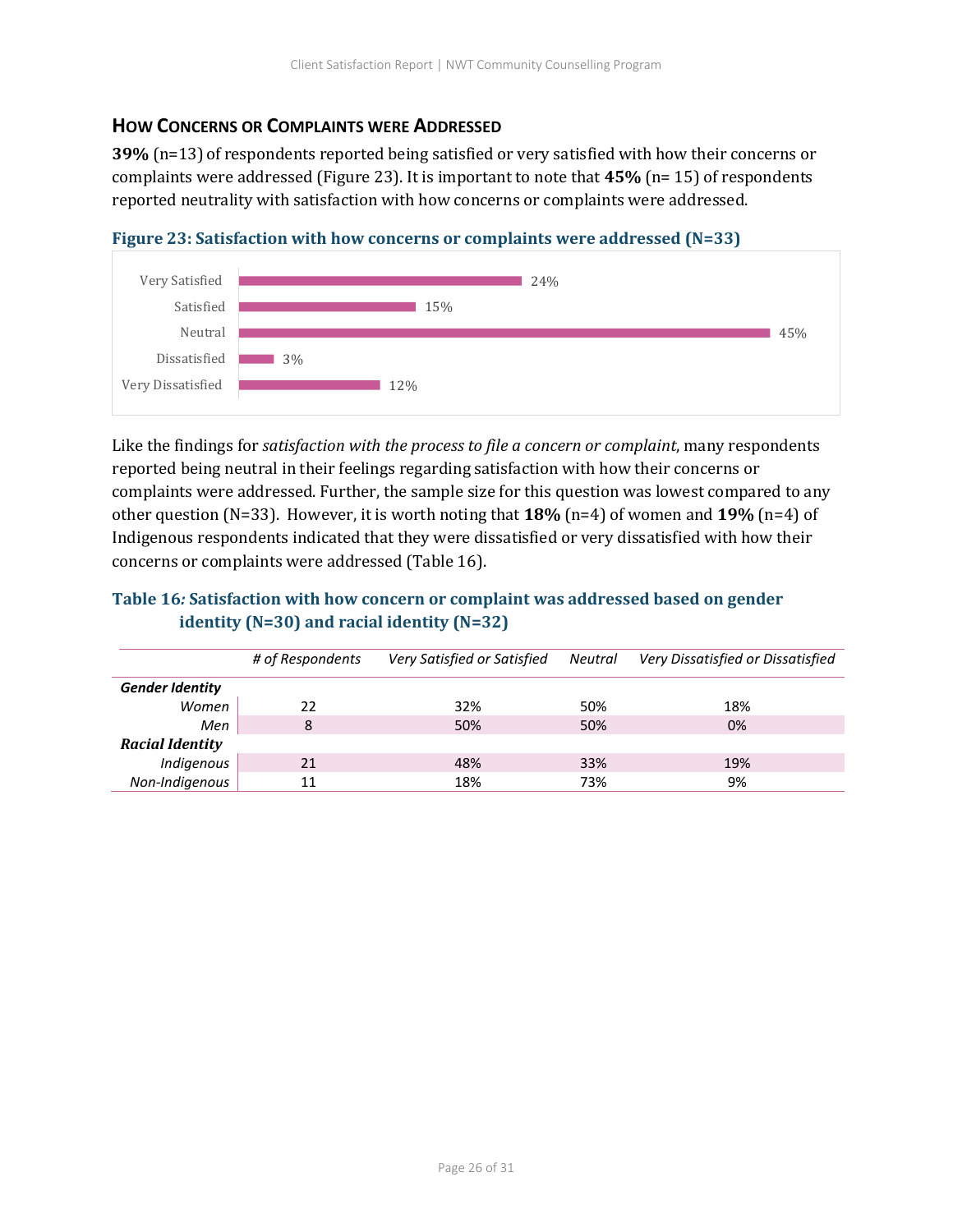## <span id="page-27-0"></span>**VIRTUAL CARE**

Virtual care gives people the opportunity to meet with a counsellor over the phone or through video, instead of having to physically go into a health center or office to see them. This has been an important shift during the COVID-19 pandemic as well as in our efforts to make services and supports more accessible to people on an ongoing basis. Of the 88 respondents, 33 (**38%**) indicated that they had used virtual care tools in the last 6 months. These respondents were then asked to specify which tool(s) they had utilized during that time. Most respondents had accessed virtual care via the telephone (Table 17)15.

| <b>Virtual Care Tool</b>              | Respondents' Use of the Virtual Care Tool (N=33) |
|---------------------------------------|--------------------------------------------------|
| Telephone                             | 81%                                              |
| Video-Based Conferencing (e.g., Zoom) | 30%                                              |
| Web-Based (e.g., eMental Health)      | 3%                                               |
| Apps                                  | 3%                                               |
| Online                                | 0%                                               |

#### <span id="page-27-3"></span>**Table 17: Use of Virtual Care Tools in the Last 6 Months**

When asked how comfortable they were utilizing virtual care tools,  $72\%$  ( $n = 24$ ) indicated they were comfortable or very comfortable (Figure 24).

#### <span id="page-27-2"></span>**Figure 24: Respondents comfort level with utilizing virtual care for mental health services (N=33)**



#### <span id="page-27-1"></span>**VIRTUAL CARE: OPEN-ENDED QUESTIONS**

As a follow-up, respondents were asked whether they would like to continue using virtual care tools. In general, respondents indicated convenience and faster access as reasons why they would like to continue utilizing virtual care tools.

Respondents who were less interested in continuing to utilize virtual care tools noted the importance of face-to-face connection to receive the care they need.

<sup>15</sup> *Respondents were able to indicate more than one virtual care tool. As a result, the total number of responses may not equal 100%.*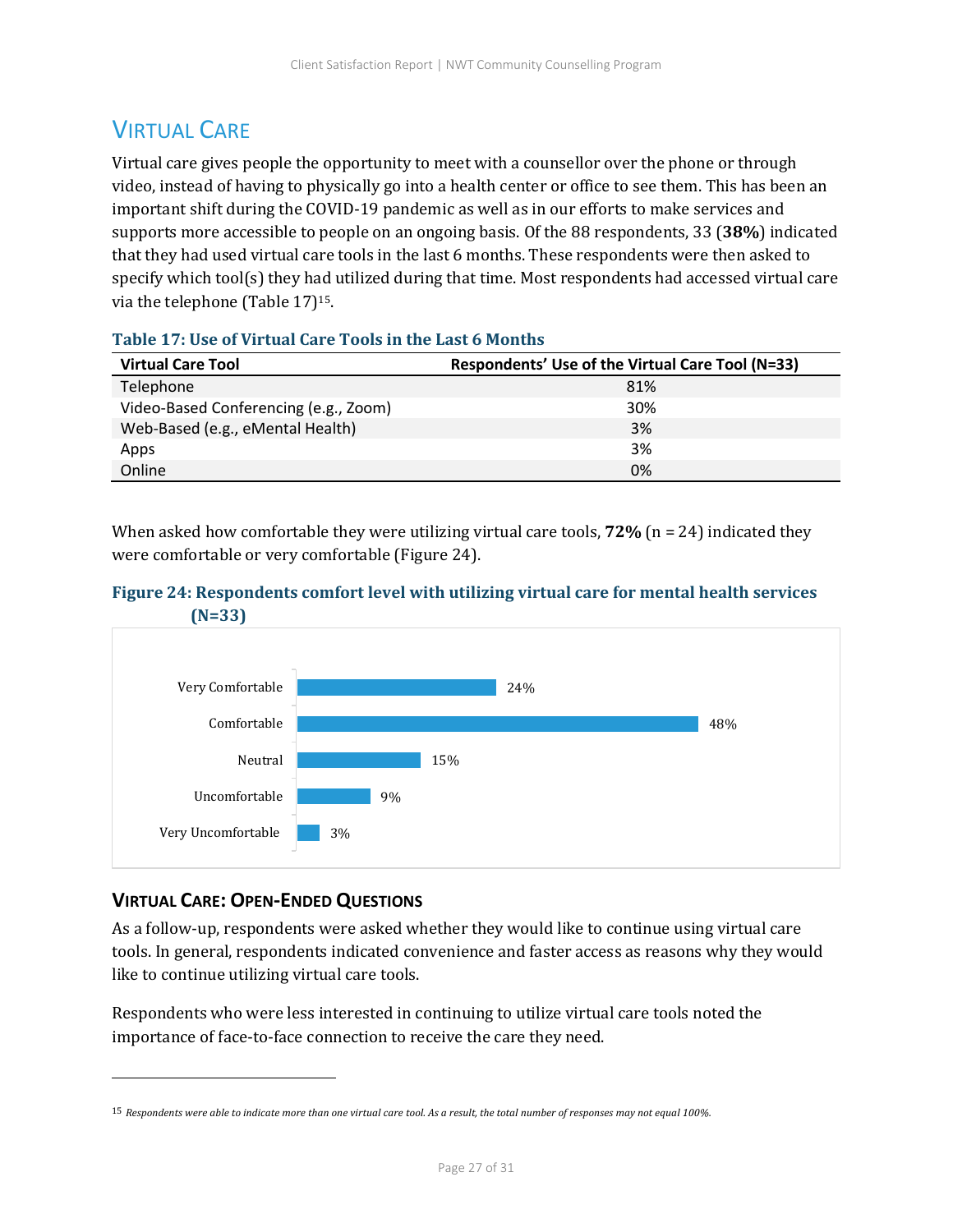### <span id="page-28-0"></span>PREFERENCES FOR FUTURE PROGRAMMING IN APPS

Respondents were also given the opportunity to identify preferences for receiving more programming and services from the CCP through web-based, mobile, or computer applications. Respondents were asked to indicate their comfort with utilizing web-based applications. Overall, **67%** (n=38) of respondents reported being comfortable or very comfortable using Apps (Figure 25). Respondents were also asked if there were specific services that they would like to see available through web-based applications in the future. The highest response was for Family/Couples Counselling (**24%**, n=21), followed by Aftercare (**22%**, n=20), and Addictions Recovery (**18%**, n= 16; Table 1816).

#### <span id="page-28-1"></span>**Figure 25: Respondents comfort level with using Apps for mental health and addictions recovery support (n=57)**



#### <span id="page-28-2"></span>**Table 18: Respondents' Preferences for Receiving Future Programming Through Web-Based Applications**

| <b>Programming Option</b>  | <b>Respondents</b><br>$(N=87)$ |
|----------------------------|--------------------------------|
| Family/Couples Counselling | 24%                            |
| Aftercare                  | 22%                            |
| <b>Addictions Recovery</b> | 18%                            |
| <b>Group Counselling</b>   | 12%                            |
| Don't Know                 | 24%                            |
| Other                      | 2%                             |

<sup>16</sup> *Respondents were able to indicate more than one programming option. As a result, the total number of responses may not equal 100%.*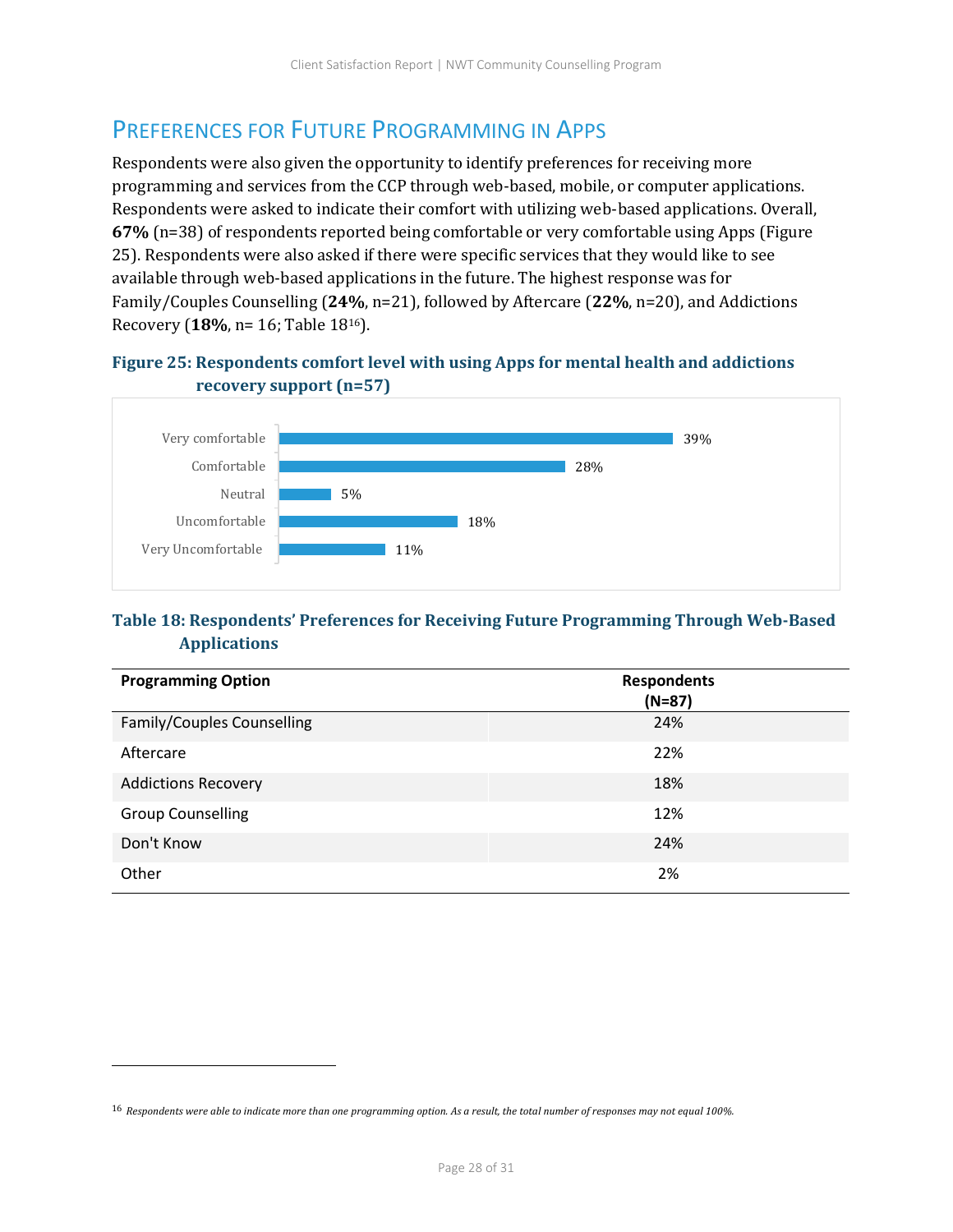### <span id="page-29-0"></span>FUTURE USE OF WEB-BASED APPLICATIONS: OPEN ENDED QUESTIONS

When asked to explain why or why not they would be interested in receiving more service through web-based applications, respondents had mixed feedback. Those who indicated that they would be interested in receiving more services through web-based applications cited convenience and the use of apps to supplement counselling as reasons:

*"…it is very accessible and helps reduce stigma and discomfort…"*

"...it would be accessible, and goals could be achieved outside of working with an in*person counsellor…".*

However, in many instances, respondents reiterated the importance of face-to-face connection when it comes to counselling support services:

*"…not nearly as good a connection…may be helpful and convenient for follow-up".*

*"For Dene people, building relationships is important- you can't do that over apps…"* 

Further, respondents identified access to internet and concerns of their privacy as reasons why they would not be interested in receiving services through web-based applications.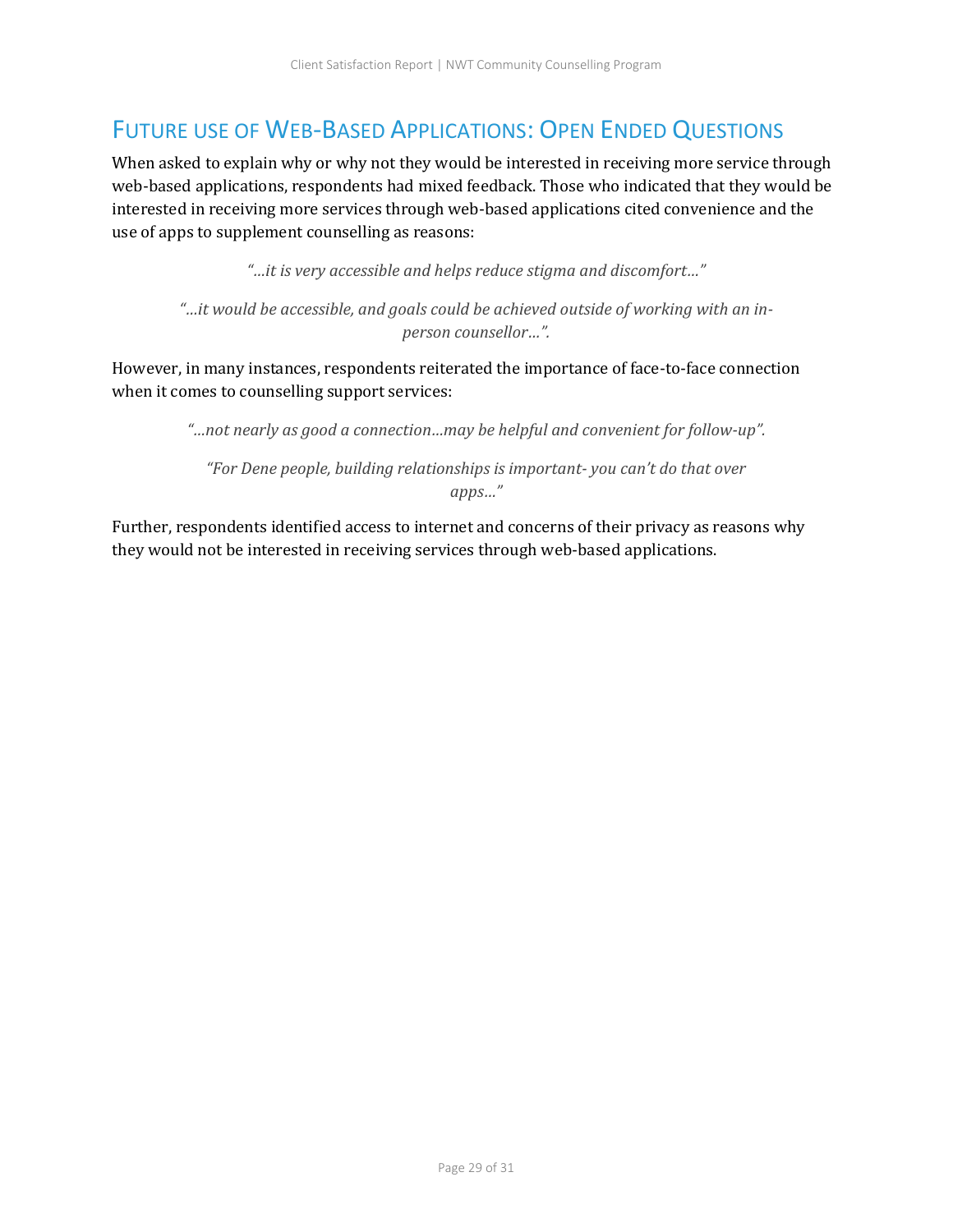## <span id="page-30-0"></span>OPEN ENDED QUESTIONS

#### <span id="page-30-1"></span>**WHAT ARE WE DOING WELL IN CCP?**

When asked what individuals with experience accessing CCP, including CYCC, liked about the program, individuals most frequently cited satisfaction with the counsellors they saw. Respondents also appreciated that the program was easy to access and was free for NWT residents. Specifically, the introduction of same-day services territory-wide was noted as a positive change to the CCP, as well as the ability to access services remotely, including communicating with counsellors over the phone. A few people noted satisfaction with how the program referred them to other services for additional support and the safety of the counselling environment.

With respect to the CYCC program specifically, respondents mentioned the positive impact of having access to supports both in schools and in the community for children and youth. Further, some parents/guardians who responded to the questionnaire mentioned being grateful for the level of communication between themselves and the service provider regarding their child who was receiving counselling, and the positive impact the initiative has had on their child.

#### <span id="page-30-2"></span>**WHAT CAN WE IMPROVE IN CCP?**

When considering what could be improved in the CCP, the most frequent response was with respect to increasing the amount and diversity of counsellors. Specifically, a need to increase the amount of Indigenous service providers to better meet the needs of the diverse population of the NWT was highlighted. Respondents also noted a desire for an increase in the number of counsellors available through the CCP as a response to the need for better follow-up with service users after appointments. Other suggestions included increasing the available hours of the program, including later hours during the week and weekend appointments, changing locations to improve privacy, and better communication with residents about how to access the program.

With respect to the CYCC program specifically, some respondents identified a want for better communication with parents, specifically about providing information about what the CYCC initiative is, and how children and youth can access it.